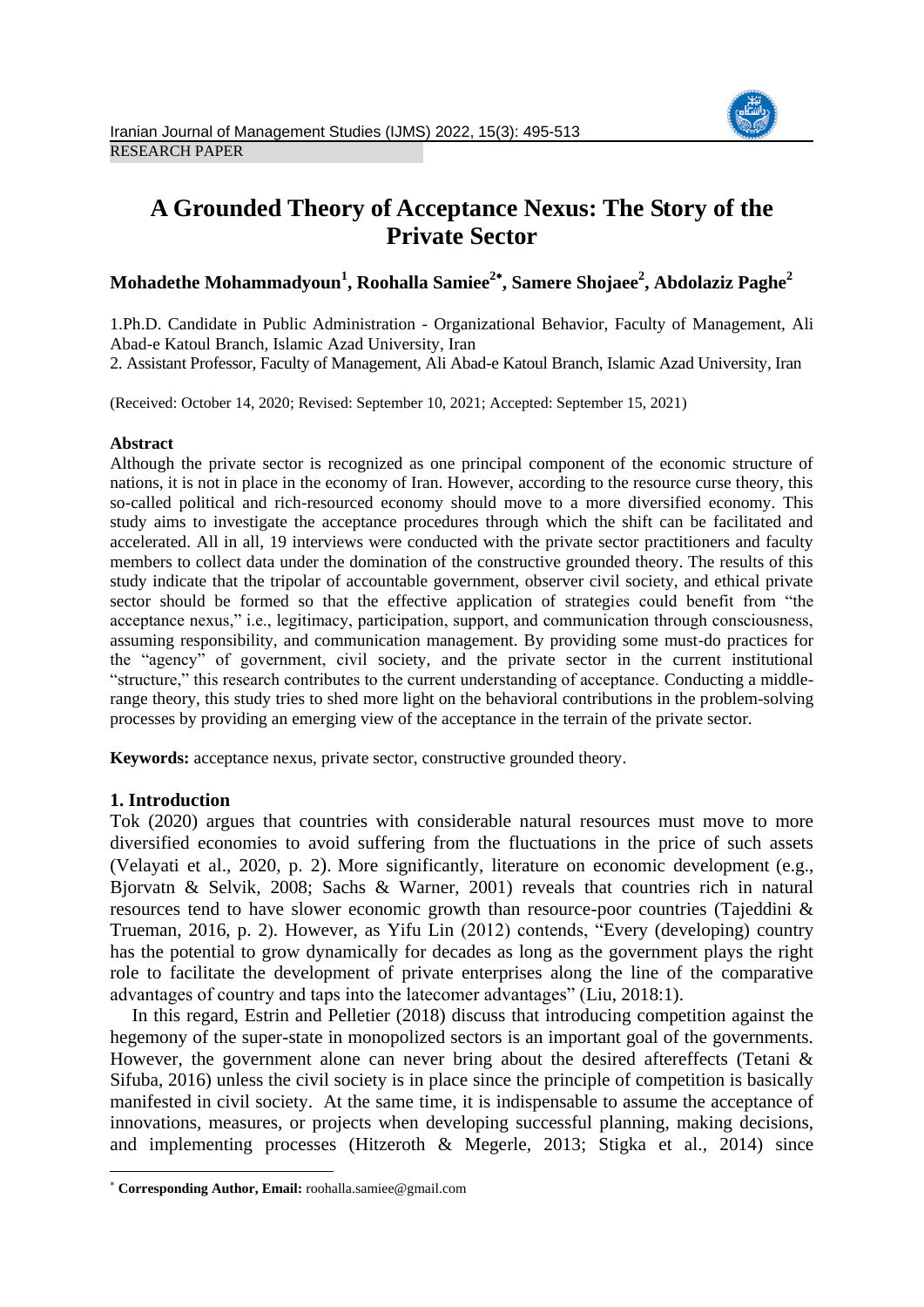stakeholders' different incentives in the "acceptance chain" may hinder the minimum level of acceptance in some circles. Therefore, acceptance is more likely when the empathetic outreach by policymakers and other stakeholders is combined with reliable, responsive, and confidence of supply (Sharpton et al., 2020).

So far, public acceptance<sup>1</sup> (consensus)<sup>2</sup>, in a futile attempt, is viewed as the political aspect regarding the factors influencing the formation of a policy. Meanwhile, given the definition of acceptance<sup>3</sup>, this concept has a behavioral sense since it inherently encompasses concepts such as attitudes, values, norms, relationships, and cultures (McAndrews et al., 2018; Zvěřinová et al., 2013), which correspond to behavioral sciences. Behavioral economic scientists also believe that the behavioral sciences can control problems without the need for new knowledge. However, Busse and Siebert (2018) remark that the theoretical foundations of acceptance studies generally remain poor and in need of further development. In this regard, this paper aims to draw a polycentric design that mostly corresponds to behavioral variables by focusing on multilateral and intertwined terrains of the private sector acceptance.

Based on the literature review, social, political, and cultural development can be facilitated and accelerated by realizing economic development. Although it seems that there has been at least an implicit compromise to reform and adjust the economic structure in Iran, after more than three decades (following the revolution and the Imposed War) of enacting and providing legal conditions for sharing management or ownership between the government and people, why the government is not very willing to downsize? Why is not the private sector in place? Is there any problem with the chosen paradigms in this policy or the procedures? Are the stakeholders being asked for their motivators and incentives? Do the principles of classical and traditional economics suffice the economic mechanisms? More significantly, what are the barriers to effective communication between the government and people? With these questions in mind, this study attempted to fill the aforementioned gaps. Adopting constructive grounded theory, we tried to synthesize a middle-range theory, including this question, towards a dialectic control: What would be the distinguished topology with influential actors and the actions in the field of private sector acceptance?

### **2. Literature Review**

#### *2.1. Private Sector*

1

Rodriguez (2019), … states that the private sector is a more sustainable way to support the individuals, and the society as a whole, to achieve development outcomes at scale, which can leverage a wide variety of relationships especially, in today's world in which the economies cannot see the fruits of their labors without the vibrant presence of the private sector (Tabatabai, 2009). In addition, recent structural adjustment programs endorse the collaboration approach by both public and private sectors (Tetani & Sifuba, 2016). Altogether, we have made a great mistake in our programs from the very beginning if the private sector is not in place. We can see the dynamic presence of the private sector at the summit meetings, and this blooming presence embodies or flaunts the interest and the power

<sup>1.</sup> The term "public" in this combination refers to the private sector, civil society (composed of citizens), government (or the state), and in general, every individual or social, national, or international institution who has the right or opportunity to act and change the (economic) structure.

<sup>2.</sup> According to Longman Dictionary (2009), the word "consensus" means an opinion that everyone in a group agrees with or accepts.

<sup>3.</sup> "Acceptance is a construct which has different meanings within different theoretical orientations" (McAndrews et al., 2018, p.5). In its general semantic function, acceptance occurs when group norms are internalized (Sowden et al., 2018).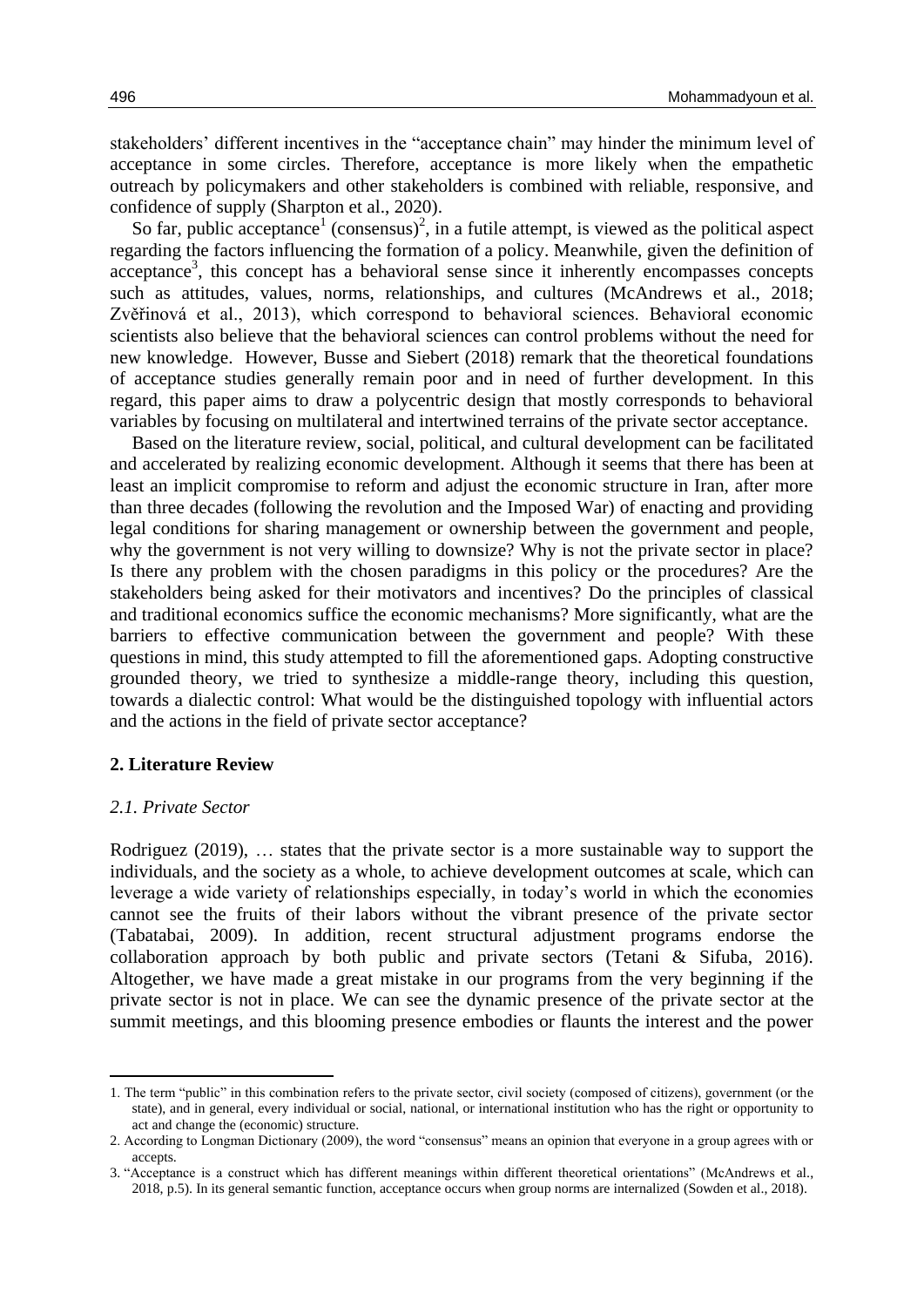of the private sector in the future relations of the countries (Tabatabai, 2009) since no company or country can operate in total isolation.

Moreover, poor performance can impact the stability of regions beyond their geographical boundaries (Tajeddini, 2016). There is also growing recognition within the private sector regarding the benefits of investing in the developing world (Rodriguez, 2019) and emerging economics. When we talk about private sector engagement in (international) development, we are not just talking about investing. "Private sector engagement" indicates that governments and other public sector actors cooperate to meliorate the security, governance, and economic environment (Rodriguez, 2019), which can lead to a natural synergy between the public and private sectors (Grossmann et al., 2011) and provide the best chance of incremental prosperity and living standards in an open, export-oriented economy with a flourishing private sector  $(Bishop \dots, 2015)^1$ . The state in most economies creates a conducive environment for economic activity through advocacy, policy formulation, provision of incentives, and development of economic infrastructure. Meanwhile, the private sector focuses on investing, creating jobs, innovation, transferring knowledge (Tetani & Sifuba, 2016), making profits in the context of the common good (Farasatkhah, 2018), generating wealth and a reliable base for taxes (Rodriguez, 2019), and making contributions to climate change mitigation and environmental sustainability (Grossmann et al., 2011) to actualize its mission (Bishop …, 2015). In addition, the private sector is the engine of economic growth and the key activator of development progress in both domestic and international markets (Grossmann et al., 2011).

Referring to five studies, Jazani Oghbaei et al. (2018) cite that political rents in transferring certain companies, the entrance of the fourth dimension of governance (i.e., quasigovernment<sup>2</sup> into the implementation phase), and weakness in public policy account for the decline in the economic growth of Iran in recent years.

Two filters of (high) demand and (high) feasibility are the prerequisites for the design filter in the process of turning a preliminary plan into a strategic plan (Sagaris & Dios Ortuzar, 2015). In addition, Mostashari (2004) observes that state-owned enterprises (SOEs) in Iran suffer from government inefficiency in operating industries and service sectors due to the adverse political interactions with global markets and a lack of operational strategy and transparency (Tajeddini & Trueman, 2016). Moreover, the dominance of the private sector in the economies of nations, especially the "P4 +  $1$ "<sup>3</sup>, has effectively prevented their governments from protecting the Iranian governmental economy against the unilateral US sanctions. The worst point is that those governments are forced to make verbal and even practical threats to restore sanctions and strengthen US policies against Iran. Therefore, the rule of rationality with respect to national interest is felt bound to change the main actors in the field since diplomats and political diplomacies have acted too poorly and unprofessionally to the extent that they have facilitated the possibility of sanctions for the imperialist powers through enacting self-sanctioning and preventing the entrance of wise flows into the representative bodies. As provided in Figure 1, the real private sector owns only 18 percent of the divestitures. Thus, it is not surprising that a critical strategy of the reform in Iran is to move from SOEs to alternative ownership (Tajeddini & Trueman, 2016) and management schemes.

<sup>1.</sup> On 4 February 2014, the Minister for Foreign Affairs, Hon Julie Bishop MP, asked the committee to inquire into and report on the role of the private sector in promoting economic growth and reducing poverty in the Indo-Pacific region. The committee provided the report on 22 June 2015.

<sup>2.</sup> Because of owning some shares in government-owned or other government-owned entities, a quasi-government is, in fact, a non-private corporation, institution, or enterprise, although not being listed as a state-owned company. However, it is practically managed by government-affiliated organizations, government agencies, public non-governmental organizations, or revolutionary institutions. The unwillingness or inability of the state to subject quasi-government organizations to the rules of competition in the market and charge them the fair share of taxes has consistently contributed to the economic decline.

<sup>3.</sup> After the US withdrawal from Joint Comprehensive Plan of Action, "P5+1" become "P4+1."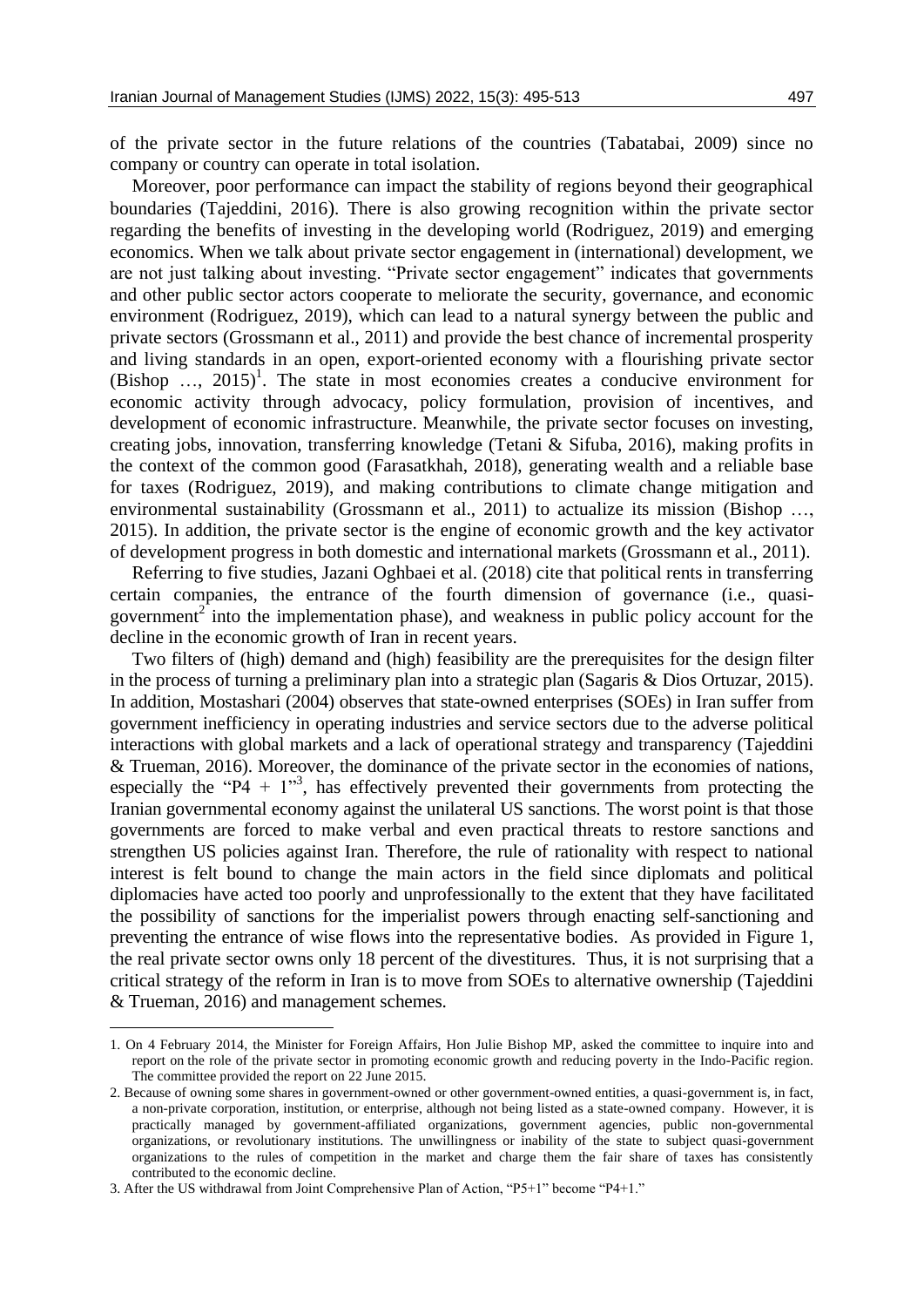

- **Real Private Sector**
- **Justice Shares**
- Repaving government debt through the transfer of shares
- Others (Military institutions, public non-governmental organizations, institutions of the Islamic Revolution, etc.)
- **Figure 1.** The Divested Share of Privatization Projects to Different Sectors during the 2001-2016 Period Source: Privatization Organization Portal (2016)

Rahdar (2017) states that the Iranian economy operates in only 42 percent<sup>1</sup> of its capacity (Demand). "Article 44 of the Constitution" and the "Law of Implementation of the General Policies of the Article (44)" also provide an appropriate capacity and context for solving the issue (Feasibility). Thus, the way is paved for the private sector to be filtered by the design.

#### *2.2. Acceptance*

**.** 

The concept of acceptance can be traced to the founding and development of the International Committee of the Red Cross (ICRC) (Fast et al., 2013). Acceptance is generally a crosssectoral research topic in different disciplines or areas of applied research such as social science, economics, land use policy, and environmental psychology (Friedl & Reichl, 2016; Kellner, 2019; Wolsink, 1987; Wüstenhagen et al., 2007) with their own perspectives (Lucke, 1995; Schenk et al., 2007) and understanding of the issue, which has received increasing attention over the last 10 years (Busse & Siebert, 2018).

For Caron-Malenfant and Conraud (2016), (social) acceptance is the "result of a democratic process by which the stakeholders build together the conditions to put in place and assure that projects, programs, and policies fit harmoniously, at a specific moment, into their economic, natural, human, and cultural environment" (Simard, 2018:1).

Busse and Siebert  $(2018)$  present 22 definitions<sup>2</sup> of acceptance, which sometimes overlap oreven contradict each other. According to the observations of Wüstenhagen et al. (2007), the point that "clear definitions are rarely given" in the "practical policy literature" is still true for the publications analyzed in their review. They add that the influencing factors varied between the cases. Thus, a simple adoption of factors bears the risk of disconnecting the empirical work from theory and excluding important acceptance factors. The question that

1. The "42%" is based on figures taken from the Iranian Chamber of Commerce, which is the private sector parliament in Iran. According to the interviewees, the private sector owns a share of 25-53 to 57 percent (depending on exchange rate fluctuations) in the private sector.

| From the few statistics that has |       | Private sector |       | <b>Public sector</b> |
|----------------------------------|-------|----------------|-------|----------------------|
| been published so far            | 2013  | 2014           | 2013  | 2014                 |
| Share of ownership               | 44.74 | 4733           | 55.26 | 52.67                |
| <b>Share of management</b>       | 43.3  | 45.76          | 56.97 | 54 Z4                |

Source: Iranian Chamber of Commerce

2. See Busse and Siebert (2018). Related definitions to the research design are presented in Table 1.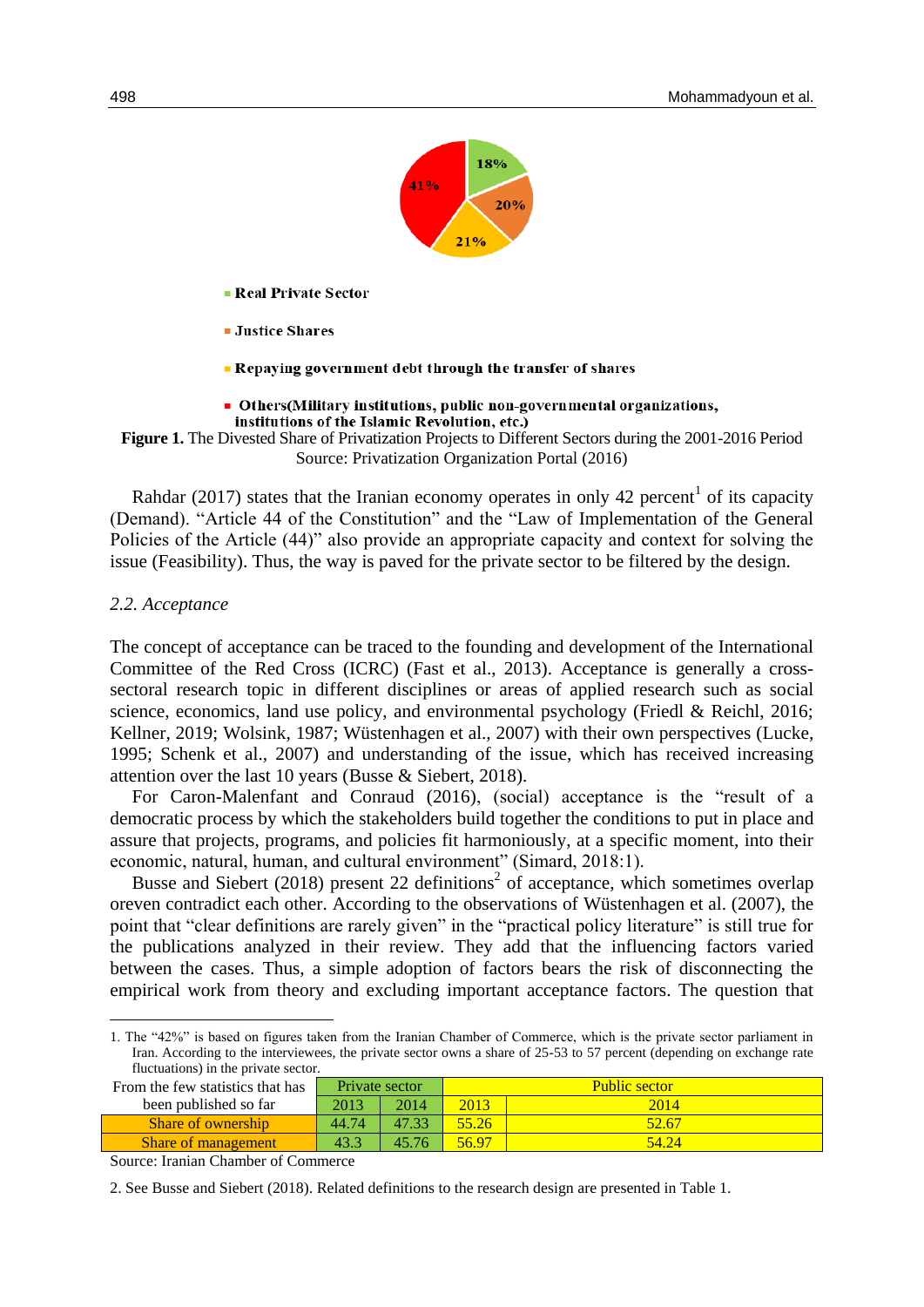arises is whether there are common/universal and transferable factors. Schenk et al. (2007) point that regardless of the acceptance object, there are some similar factors; however, there is no evidence showing which ones are the most important (Busse & Siebert, 2018).

| <b>Author/Year</b>                     | Definitions used in the literature                                                                                                                                                                                                                                                                                                                                                                                                                                            |
|----------------------------------------|-------------------------------------------------------------------------------------------------------------------------------------------------------------------------------------------------------------------------------------------------------------------------------------------------------------------------------------------------------------------------------------------------------------------------------------------------------------------------------|
| Chin et al. (2014)                     | social acceptance can be defined as a parameter to indicate public support towards                                                                                                                                                                                                                                                                                                                                                                                            |
|                                        | an innovative technology for a sustainable development pathway                                                                                                                                                                                                                                                                                                                                                                                                                |
| Heldt et al. (2016)                    | Acceptance can be influenced by generating trust and sharing responsibilities in                                                                                                                                                                                                                                                                                                                                                                                              |
|                                        | public participation processes.                                                                                                                                                                                                                                                                                                                                                                                                                                               |
| Anderson et al. (2012)                 | Acceptance implies passivity and as such does not necessarily reflect community<br>approval or support.                                                                                                                                                                                                                                                                                                                                                                       |
| <b>Sonnberger and Ruddat</b><br>(2017) | acceptance can [] be characterized by a positive attitude of an acceptance<br>subject a specific acceptance object (Upham et al., 2015). When this positive attitude<br>is paralleled by supportive actions, some scholars speak of support or behavioral<br>acceptance, rather than acceptance (Batel et al., 2013; Upham et al., 2015).                                                                                                                                     |
| <b>Sagaris and</b><br>Ortuzar(2015)    | different<br>Participation<br>needs<br>generate<br>to<br>instances<br>and<br>different kinds of participation, to mobilize knowledge, planning and political<br>systems together to achieve agreed-upon objectives.                                                                                                                                                                                                                                                           |
| Chin et al. (2014),<br>Williams (2014) | Acceptance is considered to be the (public) support of an idea or a technology.                                                                                                                                                                                                                                                                                                                                                                                               |
| <b>Busse and Siebert(2018)</b>         | Acceptance is intersubjective and not an isolated and silent issue. Communication<br>and participation are important impact factors.                                                                                                                                                                                                                                                                                                                                          |
| <b>Busse and Siebert(2018)</b>         | The term legitimacy only appears in Gross (2007) and has the same meaning as<br>acceptance.                                                                                                                                                                                                                                                                                                                                                                                   |
| <b>Busse and Siebert(2018)</b>         | We identify and analyze the most frequently used terms and concepts related to<br>acceptance, such as acceptability, legitimacy, attitudes, and perception.                                                                                                                                                                                                                                                                                                                   |
| <b>Busse and Siebert(2018)</b>         | Communication and participation are important impact factors. The decision process<br>depends on interactions with others.                                                                                                                                                                                                                                                                                                                                                    |
| <b>Wolsink (2010)</b>                  | Social acceptance is not simply a set of static attitudes of individuals; instead it refers<br>more broadly to social relationships and organizations, and it is dynamic as it is<br>shaped in learning processes.                                                                                                                                                                                                                                                            |
| <b>Busse and Siebert(2018)</b>         | Acceptance is therefore constituted in a social space and depends on social<br>interactions between people and social groups, theories regarding essential<br>communication requirements (Habermas, 1997), the symbolic value building of<br>"things" through continuously occurring interactions (Blumer, 1992 in Schenk et al.,<br>2007), and social capital "as a multi-dimensional concept" (Jones et al., 2012, pp. 56)<br>have been applied in the analyzed literature. |

**Table 1.** Definitions of Acceptance

McAndrew et al. (2018) state that acceptance refers to the active process of openness and willingness towards experiences. "However, this is not necessarily how the word is understood in the common language outside of this context" (McAndrew et al., 2018: 5). Additionally, they remark that "acceptance advocates experiencing internal private events for what they are and without judgment," which is built, conceptualized, promoted, preserved, and maintained on constructs of effective communication between stakeholders (McAndrew et al., 2018:3). In addition, some<sup>1</sup> emphasize interactions and relationships between individuals, groups, and institutions. Therefore, acceptance is an intersubjective phenomenon, and communication and participation are significant impact factors. The decision process depends on interactions with others (Busse & Siebert, 2018).

Given the growing number of studies in the acceptance area, it is essential to define the terms and the concepts under consideration (Zvěřinová et al., 2013). Although Busse and Siebert (2018) conclude that creating a complete list of all the most crucial factors is likely to be less useful, they maintain that it is possible to improve acceptance and successfully manage

<sup>1.</sup> See Shindler et al. (2002); Raven et al. (2009); Sattler and Nagel (2010), and Wolsink (2010)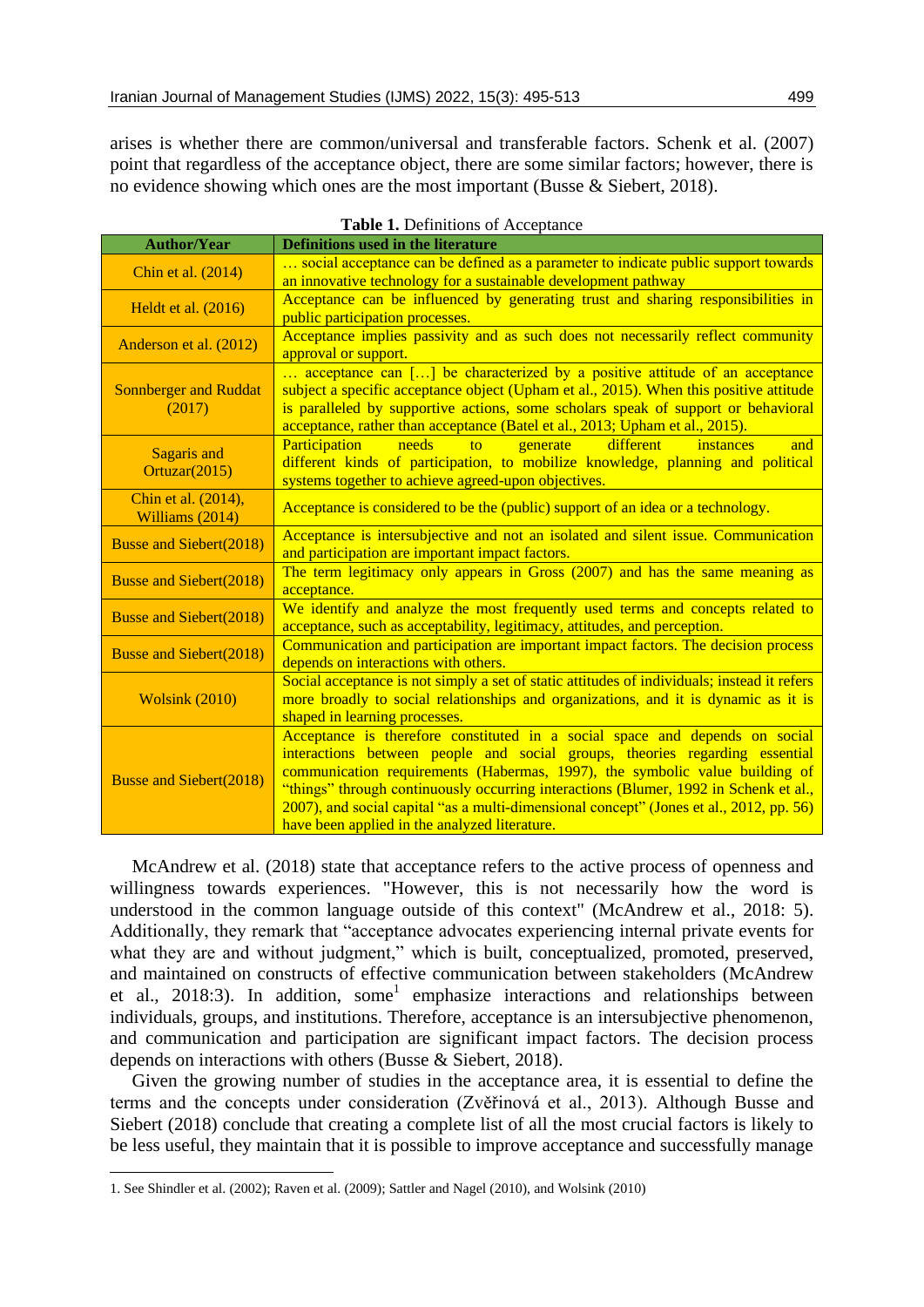projects by only identifying the influencing factors. In this vein, it is vital to distinguish acceptance from other related concepts or include them in a meaningful way.

# **3. Materials and Method**

The grounded theory discovers or constructs theory from the systematically obtained data and analyzes them using comparative analysis. The constructivist and the participants co-construct experience and meanings (Chun et al., 2019) in a way that the researchers sticking to the "Gestalt"<sup>1</sup> characteristics write holistic thick descriptions, and with the notion of etic<sup>2</sup> observations, and emic<sup>3</sup> behavior processes (Khanifar & Moslemi, 2018; Martin & Woodside, 2011) narrow the gap between theory and practice. This study adopts the grounded theory approach to make a balanced combination of imagination and science. The outcome of creative imaginings, albeit ones produced rigorously, transparently, and abductively, should offer new and helpful insights. As Gouldner (1973) noted, the grounded theory method is at least as much about imagination and creativity as it is about science (Bryant, 2019).

# *3.1. Data Collection and Analysis*

A grounded theory has scarcely interviews as its only technique for data collection (Suddaby, 2006). In this regard, participants and data sources were flexibly selected and collected. Interviews started with interviewing oneself (the researcher) $4$  to have a rigid understanding of the research process and make the interactions with the empirical world. Then, as shown in Figure  $2<sup>5</sup>$ , the initial purposive sampling was persisted with the data sources.

- Discussions with informant people
- **Library Studies**
- Interviews published on Iran Chamber of Commerce
- Scientific lectures on social media and TED Talks
- $\blacksquare$  Unstructured interviews



**Figure 2.** Sources of Data

<sup>1.</sup> It emphasizes that the whole of anything is greater than its parts. In other words, the attributes of the whole are not deducible from analyzing the parts in isolation. The word "Gestalt" is used in modern German to mean the way a thing has been placed or put together. There is no exact equivalent in English.

<sup>2.</sup> Refers to outside the observer's interpretation, i.e., "researcher"

<sup>3.</sup> Refers to the informants' self-interpretation of his/her own thinking and actions, i.e., "self"

<sup>4.</sup> See Rieger (2018, p. 8), "Role of the researcher." As such, according to Bryant (2019), a grounded theory is a continuing and developing dialogue between researchers and data.

<sup>5.</sup> Regarding discussions with informant people by informant people, we, both literally and practically, meant differently from interviewees. There were situations in which we could benefit from improvised discussions on the research since we believe in our proactive role and presence at any moment of experiencing a grounded theory.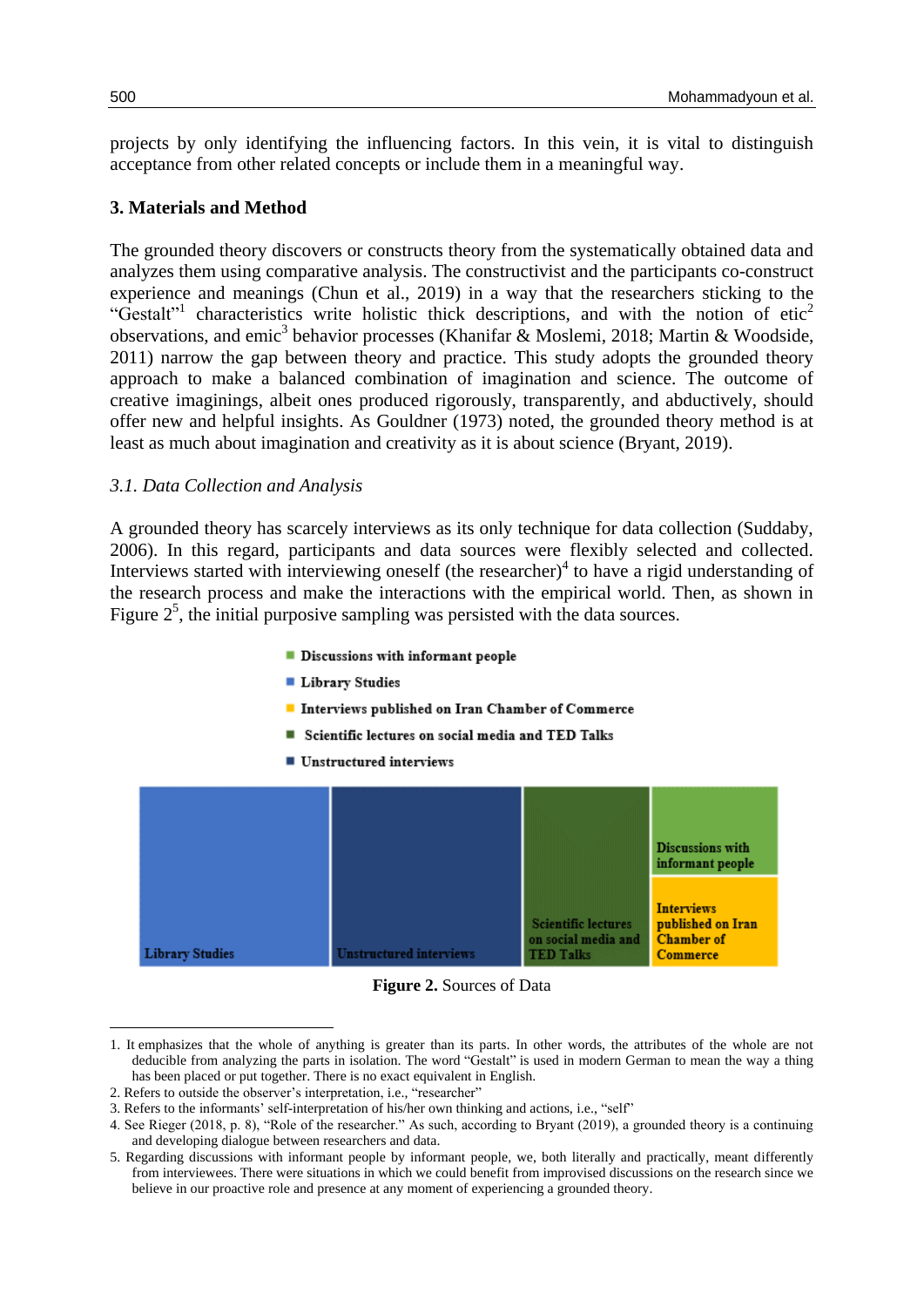Based on the minor review of literature, participants with lived experiences of the subject were selected. The researchers also traveled to Tehran, Mashhad, Gorgan, and Khorram Abad to meet the participants (Figure 3 and Table 2) and conduct theoretical sampling towards their philosophy of thinking. The participants were examined to find sufficient data to fill in the gaps by concurrent data collection and analysis and to elaborate the relationships between the categories.

| Gender | Age   |       | <b>Education level</b> |     |  |  |  |  |
|--------|-------|-------|------------------------|-----|--|--|--|--|
|        |       |       |                        |     |  |  |  |  |
|        |       |       |                        |     |  |  |  |  |
| Male   | 34-44 | 56-66 | Ph.D                   | B.A |  |  |  |  |
| Female | 45-55 | 67-77 | M.A                    |     |  |  |  |  |

Gender Age Education level

**Figure 3.** Demographic Characteristics of the Participants (N=19)

| <b>Organizational profile</b>                      | <b>Organizational profile</b>                                |  |  |  |  |  |  |  |  |  |  |
|----------------------------------------------------|--------------------------------------------------------------|--|--|--|--|--|--|--|--|--|--|
| Chairman of the Chamber of Commerce                | Faculty Member, PhD in Public Administration (Policy         |  |  |  |  |  |  |  |  |  |  |
|                                                    | Making)                                                      |  |  |  |  |  |  |  |  |  |  |
| Secretary General of the Chamber of Commerce       | President of Payame Noor University, PhD in Economics        |  |  |  |  |  |  |  |  |  |  |
| Contractor for civil engineering projects          | Faculty Member, PhD in public administration (organizational |  |  |  |  |  |  |  |  |  |  |
|                                                    | behavior)                                                    |  |  |  |  |  |  |  |  |  |  |
| Director of Marketing and Education                | Faculty Member, PhD in Marketing Management                  |  |  |  |  |  |  |  |  |  |  |
| Member of the Board of Directors of the Chamber of | Administration<br>Member, PhD in Public<br>Faculty           |  |  |  |  |  |  |  |  |  |  |
| Commerce                                           | (Organizational Behavior)                                    |  |  |  |  |  |  |  |  |  |  |
| Member of the Chamber of Commerce                  | Faculty Member, PhD in International Economics               |  |  |  |  |  |  |  |  |  |  |
| Member of the Chamber of Commerce                  | Faculty Member, PhD in public administration (organizational |  |  |  |  |  |  |  |  |  |  |
|                                                    | behavior)                                                    |  |  |  |  |  |  |  |  |  |  |
| Member of the Chamber of Commerce                  | Faculty Member of the Institute of Business Studies and      |  |  |  |  |  |  |  |  |  |  |
|                                                    | Research                                                     |  |  |  |  |  |  |  |  |  |  |
|                                                    | Faculty member, PhD in International Relations               |  |  |  |  |  |  |  |  |  |  |
| Economic activist                                  | Faculty Member, PhD in Social and Political Sciences (Human  |  |  |  |  |  |  |  |  |  |  |
|                                                    | <b>Resource Management</b> )                                 |  |  |  |  |  |  |  |  |  |  |

|  |  |  | <b>Table 2.</b> Profile of the Interviewees |
|--|--|--|---------------------------------------------|
|--|--|--|---------------------------------------------|

# *3.2. Coding*

Coding terminology in constructivist grounded theory (Charmaz, 2006, 2014) refers to initial coding, i.e., perusing data and labeling them with codes, and focused coding, i.e., using initial codes which reappear frequently (Rieger, 2018, p. 4). The researchers were immersed in the data to keep a balance between an open mind and intuition. Like Hiemer and Andresen (2019), the promoters<sup>1</sup> first developed the coding process separately<sup>2</sup>, going back and forth between memos, and regularly shared the performance discussing the results to conciliate the discrepancies. Following Charmaz's guidelines, a line-by-line coding<sup>3</sup> was accomplished

1

<sup>1.</sup> Directors of study

<sup>2.</sup> As Bryant (2019) notes, exchanges between the data and the researchers should avoid both minus-mentoring and overmentoring.

<sup>3.</sup> More than 700 codes were labelled.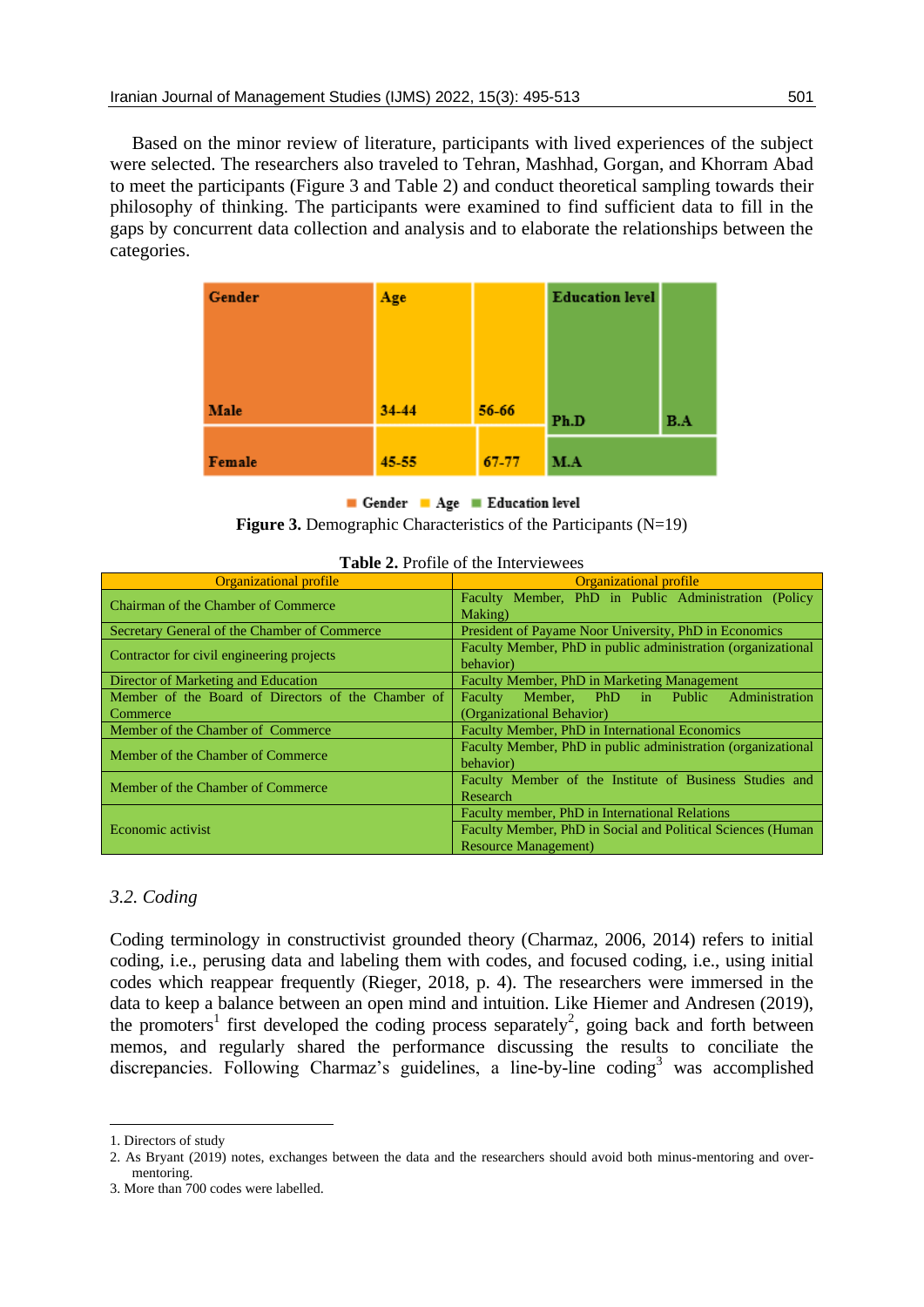through a comparative study of incidents. This approach was applied to compare<sup>1</sup> the incidents. As the ideas emerge, the incidents are compared<sup>2</sup> to the researchers' conceptualization of incidents coded earlier to identify the properties of an emerging concept. A total of 22 focused codes (Figure 4) were developed. Among those, three mostly recurring concepts, namely cognition and consciousness, assuming responsibilities, and communications management, led the researchers to the core conceptual category. The excerpt of the coding process is provided in Table 3, which is summarized along with the other 21 codes in Figure 5.



**Figure 4.** Stages of the Grounded Theory Coding

<sup>1.</sup> A total of 208 initial codes emanated.

<sup>2.</sup> Behind them, it was deductive reasoning at certain times and inductive at others. This movement is called the abductive inference method (Prigol & Behrens, 2019; Rieger, 2018).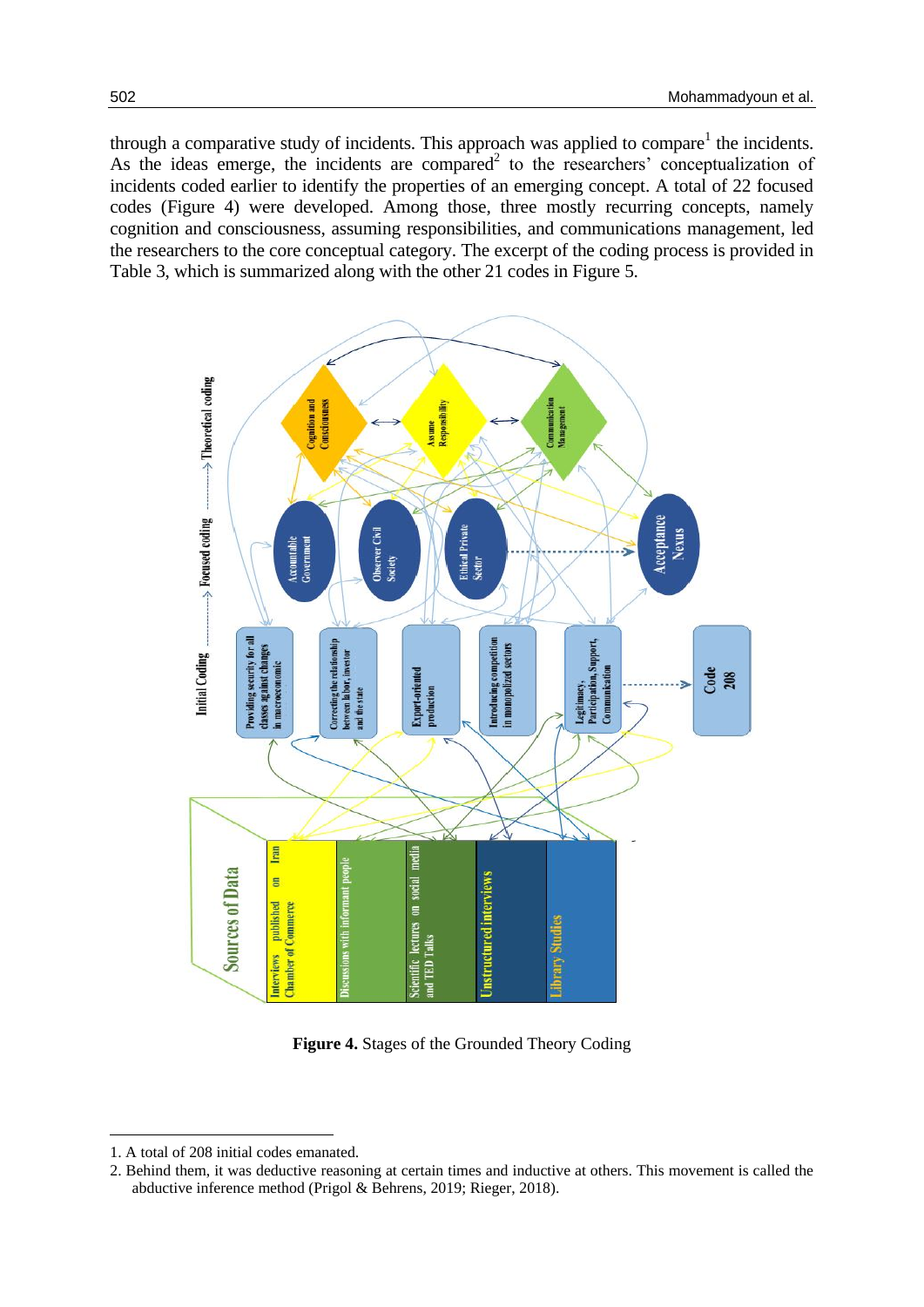| <b>Initial codes</b>                                                                                                    | Focused code (accountable government)                               |
|-------------------------------------------------------------------------------------------------------------------------|---------------------------------------------------------------------|
| Providing security for all classes against changes in                                                                   |                                                                     |
| macroeconomic variables (2)                                                                                             |                                                                     |
| Creating a platform for fair competition (1,2)                                                                          |                                                                     |
| Having commitment to support national production $(1,2)$                                                                |                                                                     |
| Active government support for symmetrical and balanced growth<br>(1,2)                                                  |                                                                     |
| The rentier government as an obstacle to change $(1,2,3)$                                                               |                                                                     |
| Determining the exact goals of the private sector $(1,2,3)$                                                             |                                                                     |
| Lack of security is a serious gap in the area of social<br>responsibility $(2,3)$                                       |                                                                     |
| Useful and reliable knowledge training (1,2,3)                                                                          |                                                                     |
| Strong political commitment to privatization at the highest level<br>of the government $(1,2)$                          | Frequency of core categories' emergence in "Accountable Government" |
| Providing a better regulatory and institutional framework $(1,2,3)$                                                     | 20                                                                  |
| Providing peace and Security (1,2)                                                                                      | 15                                                                  |
| Providing good policy, strong institutions, and efficient public<br>goods and services $(1,2,3)$                        | 10<br>$\overline{2}$                                                |
| Ensuring the private sector can thrive and the benefits of growth<br>can reach all citizens (2.3)                       | $\mathbf{1}$<br>5<br>3                                              |
| Having commitment to develop and sustain the institutions that<br>implement, oversee, and regulate the policies $(2,3)$ |                                                                     |
| Enabling environment that encourages the private sector to invest                                                       | Cognition and consciousness                                         |
| (2,3)                                                                                                                   | $\blacksquare$ Assume responsibility                                |
| Building better enabling environments (1,2,3)                                                                           | Communication management                                            |
| Providing public goods and services (1,2)                                                                               |                                                                     |
| Having the belief that the private sector working alongside civil                                                       |                                                                     |
| society will drive the future of development (1)                                                                        |                                                                     |
| Addressing food security, climate                                                                                       |                                                                     |
| change, and environmental sustainability $(1,2)$                                                                        |                                                                     |
|                                                                                                                         |                                                                     |

## **Table 3.** Accountable Government

# **Table 4.** Frequency of the Emergence of Core Categories in Concepts

| Category<br>Core                   | <b>Accountable Government</b> | <b>Observer Civil Society</b> | <b>Ethical Private Sector</b> | System<br>And Non-Ideological Policy<br>Integrated | Citizen<br><b>And Participatory</b><br>Responsible | <b>Management Competencies</b> | <b>Legitimate Environment</b> | <b>Economic Environment</b> | <b>Stability</b> | Transparency | Management<br><b>International Relations</b> | <b>Sustainable Environment</b> | Innovation<br>And.<br>Technology | Of Iran's Economy<br><b>Attractions</b> | Variables<br><b>Efficiency Of Macroeconomic</b> | Actors<br><b>Function Of Boundary</b> | <b>Actors</b><br>ð<br>Eligibility<br>And<br>Attitude | <b>Trust Building</b> | Economic Diplomacy | <b>Sector Parliament</b><br>Private | Approach<br>Oriented<br>Solution- | Praxis         | <b>Total</b> |
|------------------------------------|-------------------------------|-------------------------------|-------------------------------|----------------------------------------------------|----------------------------------------------------|--------------------------------|-------------------------------|-----------------------------|------------------|--------------|----------------------------------------------|--------------------------------|----------------------------------|-----------------------------------------|-------------------------------------------------|---------------------------------------|------------------------------------------------------|-----------------------|--------------------|-------------------------------------|-----------------------------------|----------------|--------------|
| <b>Cognition and Consciousness</b> | 14                            | 8                             | $\overline{ }$                | 9                                                  | 5                                                  | 6                              | $\overline{7}$                | 8                           | $\overline{a}$   | 10           | 3                                            | 5                              | 6                                | 5                                       | 9                                               | $\overline{\mathbf{3}}$               | 4                                                    | 16                    | 10                 | $\overline{7}$                      | 8                                 | $\overline{7}$ | 161          |
| <b>Assume Responsibility</b>       | 18                            | 15                            | $\overline{7}$                | 12                                                 | 5                                                  | $\overline{a}$                 | 5                             | 6                           | 5                | 10           | 4                                            | $\overline{a}$                 | 6                                | $\overline{2}$                          | 9                                               | 4                                     | 4                                                    | 19                    | 6                  | 8                                   | 5                                 | 6              | 164          |
| <b>Communication Management</b>    | 10                            | 16                            | 7                             | 9                                                  | $\overline{2}$                                     | $\Delta$                       | 6                             | 6                           | 4                | 10           | 5                                            | 5                              | 5                                | 5                                       | 7                                               | 6                                     | $\overline{2}$                                       | 14                    | 10                 | 10                                  | 7                                 | 5              | 155          |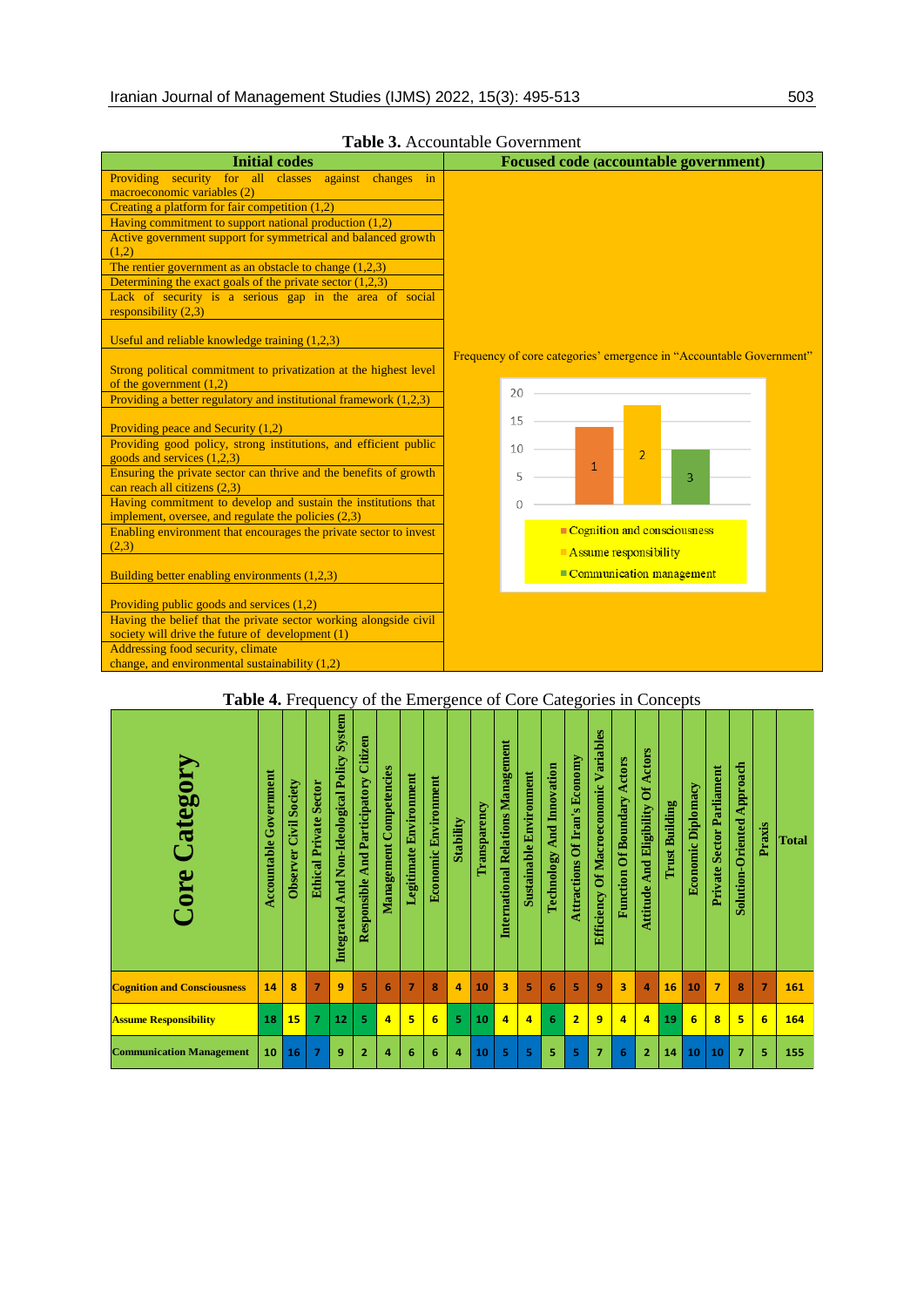

**Figure 5.** Frequency of the Emergence of Core Categories in Concepts

## *3.3. Research Quality and Rigor*

As mentioned earlier, more than 208 initial codes were transformed into 22 concepts with a higher level of abstraction through the intermediate coding process, albeit under the domination of theoretical saturation<sup>1</sup>. The results were re-examined by the participants and scrutinized by non-participant informants and experts, including three faculty members, two boundary actors<sup>2</sup>, and five practitioners of the private sector.

The story-line technique, promoted by Birks and Mills (2015), was used to facilitate the integration of the final theory. The heroes were cast in the roles of the following story through the process of documenting the reactions to the following questions: What is the story of the data, what do the data propose or utter, from whose point of view do these data come from, what may be represented collectively (Chun Tie et al., 2019), and how do the data contribute to a happy end?

#### *3.3. 1. The Story of Acceptance Nexus*

**.** 

The causes, contexts, contingencies, consequences, and conditions of acceptance nexus $3$  were outlined through the interplay between the essential grounded theory processes using elicited and/or extant data. The agent circles of A, O, and E are needed to rotate around the intertwined components of the nexus located inside the central circle to shape up the acceptance nexus nicely (Figure 6).

Subject to focused codes, in the structure in which responsible and participatory citizens are encouraged to be aware of the claims, convergent and constructive demanding through

<sup>1.</sup> O'Reilly and Parker (2013, p:192) state that "The notion of saturation does not refer to the point at which no new ideas emerge, but rather means that the categories are fully accounted for, the variability between them is explained, and the relationships between them have been tested and validated so that a theory can emerge."

<sup>2.</sup> It has been recently theorized by Farasatkhah (2019), and refers to those who have a dual nature. On the one hand, they are related the government, and on the other, to the institutions of society. Moving between the bureau of the state and the porch of the society, they seek to ensure the interests of both sides.

<sup>3.</sup> According to Longman Dictionary (2009), nexus is a connection or network of connections between a number of people, things, or ideas.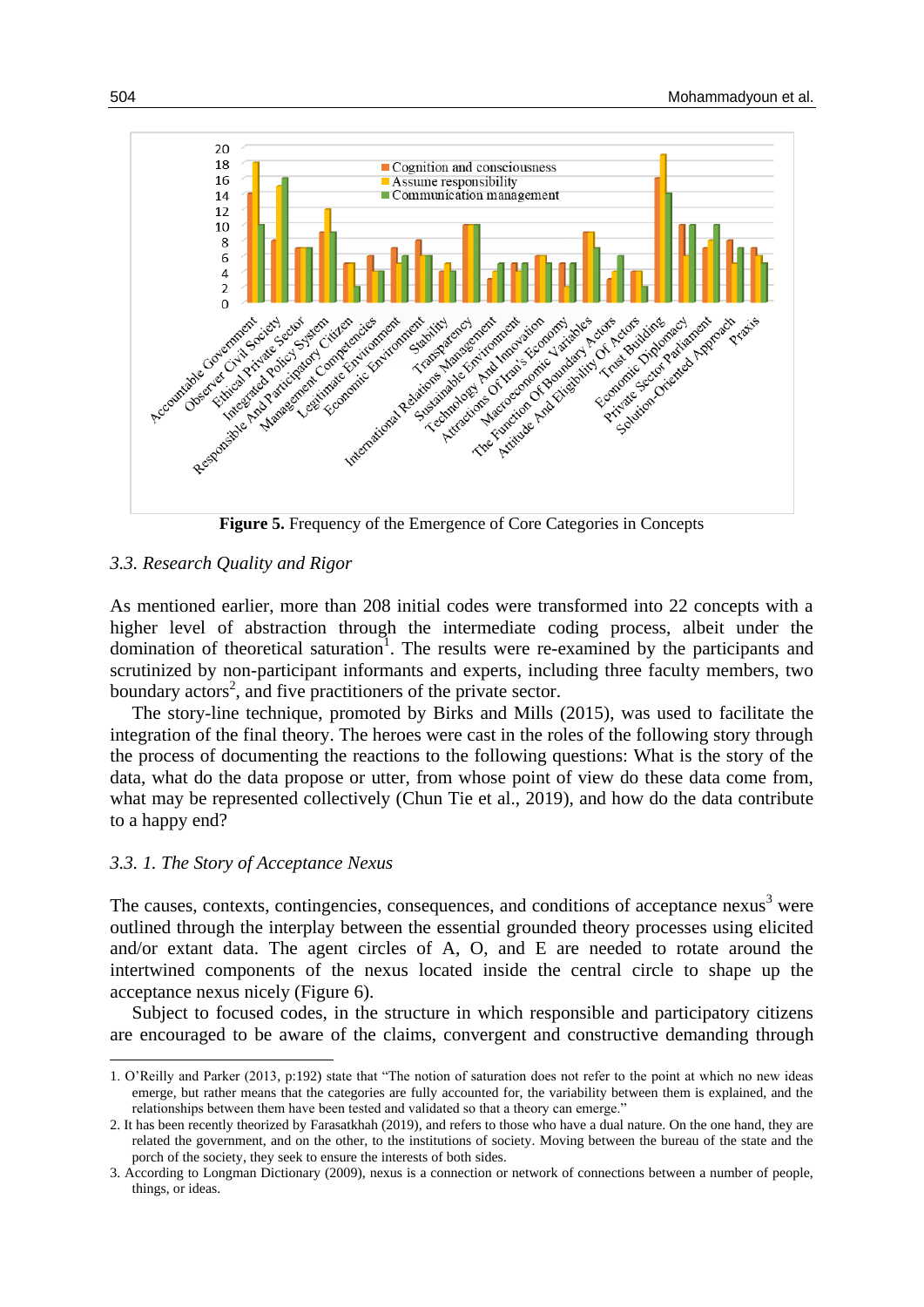created awareness by civil institutions, along with employing an integrated and nonideological policy system by the accountable government, as well in an eco-friendly sustainable context in which the ownership right is supported, the economic causes<sup>1</sup> would receive a boost from political and economic stability at a high level of transparency.

To put it in a nutshell, as illustrated in Table 4, "assuming responsibility" with the highest frequency (164), along with the other two core categories, i.e., "cognition and consciousness" and "communication management" with the frequencies of 161 and 155, respectively, make the tripolar<sup>2</sup> into urging the legitimacy, support, participation, and communication forward since it takes three to acceptance. In a sense, it implies a respect for Giddens' words that agency<sup>3</sup>, at the center of sociological and behavioral concern, involves a notion of practical consciousness.<sup>4</sup> Another way to explain this concept is by what Giddens calls the "reflexive monitoring of actions." Monitoring is an essential characteristic of the agency. Agents subsequently rationalize or appraise the success of efforts. All humans engage in this process and expect the same from others. Agents produce structures through action and transform them through reflexive monitoring and rationalization. Agents must be motivated and knowledgeable and rationalize the action to act. In fact, an agent can act or influence the outside world or resist such intervention. Thus,  $we^5$  can act once we become aware, and then, the change will occur.



**Figure 6.** Acceptance Nexus

### **4. Discussion**

**.** 

Our objective in this research was to find the determining factors of private sector acceptance by focusing on "public acceptance." However, early on in the process, the researchers found that the selected phrase might not cover the goal of the study up. Therefore, the "acceptance nexus" was inspired by a scientific lecture.<sup>6</sup> As considered, the acceptance nexus can be practically defined as an approach for evaluating, developing, and implementing policies that simultaneously emphasizes inter-related concepts, i.e., legitimacy, participation, support, and communication, which are essentially one thing. These concepts form a "whole" that

<sup>1.</sup> And low absorption capacity as of their main causes (Dini Torkamani, 2019)

<sup>2. &</sup>quot;Tripolar" indicates an accountable government, an observer civil society, and an ethical private sector.

<sup>3.</sup> Agency, as Giddens calls it, is a human action. To be human is to be an agent (not all agents are human). Agency is critical to both the reproduction and the transformation of society (Giddens, 1991).

<sup>4.</sup> As indicated in Table 4, out of 22 concepts, "cognition and consciousness" has received the highest frequency in 14 focused codes.

<sup>5.</sup> Corresponding to A, O, and E themselves, and all beneficiaries

<sup>6.</sup> Delivered by Fazeli (2019)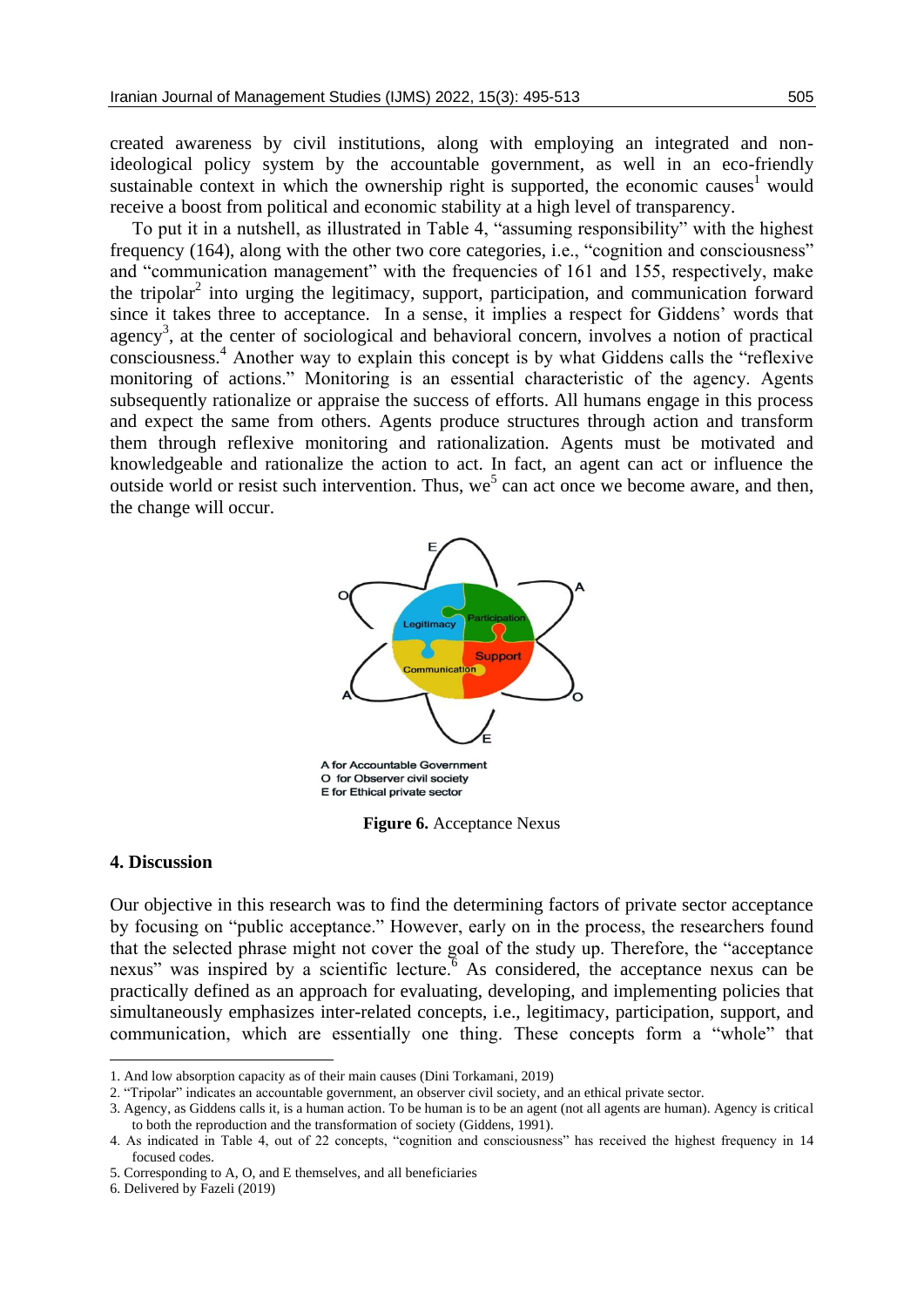reinforces and gives weight to one another or weakens and depletes the semantic burden through interactions.

The study of Estrin and Pelletier (2018) proposes the government's role in affording a better regulatory and institutional framework. Similarly, we developed the focused code "accountable government," as the running factor against obstacles since we believe that striving for acceptance to be benefited from consonance (also called social conformity<sup>1</sup>), and accountability is not just a proposal or management fashion, but rather a prerequisite for promoting economic programs and fulfilling the shared interests of society. As presented in Table 4, the accountable government, the integrated and non-ideological policy system, stability, transparency, and trust-building make substantial contributions (with the highest frequencies) towards the "assume responsibility" category, which all can be traced in inherent expectations of the state (i.e., government).

Although good governance is viewed as a critical factor in the political and economic functioning of nations, the features of the involved people have a profound impact on the quality of governance (Rindermann et al., 2015). Further, Friedl and Reichl (2016) demonstrated the acceptance matrix<sup>2</sup> through which "the expected behavior of a person is conditional on his/her valuation of the project and the nature of the reaction." Although the idea that people act with a selfish motive is not typically true (Sharpton et al., 2020), NIMBYism<sup>3</sup> is often attributed to selfish motives (Friedl & Reichl, 2016; Sharpton et al., 2020). In this regard, Simard (2018) added that "opposition is the rule rather than the exception. It takes different forms and comes from different groups. Social acceptance lies increasingly at the heart of such conflicts for public action" (Simard, 2018:1) . As such, to address the ill-luck of the private sector in achieving the expected functions, we argued that the "social character"<sup>4</sup> matters, i.e., while expecting the results of a Zeus<sup>5</sup> or an Apollo, we cannot behave in a Dionysus or a Poseidon manner. Therefore, civil society identifies the social character through the institutions of "boundary actors" and modifies it through efforts facilitated by the aforementioned pivotal categories to fulfill the shared interests and goals of the society. As reflected in Table 4, the "responsible and participatory citizen" is categorized as a focused code. Additionally, "communication management" received the highest frequency with the function of boundary actor, as well as eight other focused codes, which indicates its significant role in making social bonds.

According to Friedl and Reichl (2016), project planners and politicians should aim for transparent processes and respectful communications alongside the whole approval procedure since mistrust among stakeholders significantly hampers the progress of negotiations and participatory processes. Similarly, we discussed that the will and pragmatism of the tripolar, especially the state, in fighting against corruption, ensuring intellectual security, as well as inspiring<sup>6</sup> both intellectual and instrumental elites to find their voices towards philosophical convergence and integration will be among effective strategies in restoring public trust. Further, honoring investors<sup>7</sup>, eliminating all subsidies, and allocating performance-based rent hinges on the provided illuminations by civil society play a significant role in trust-building. Consequently, the government is to step effectively to rehabilitate the public trust by having a

1

<sup>1.</sup> Social conformity is a class of social influence that causes an individual to alter his/her own attitudes and beliefs towards those of the group (Sowden et al., 2018).

<sup>2.</sup> See Zoellner et al. (2008), Schweizer-Ries (2008), and Schweizer-Ries et al. (2010)

<sup>3.</sup> Not in My Back Yard: It is defined as people who might be in favor of technology or development, but who oppose this when it comes to their own localized personal area.

<sup>4.</sup> It is one of the initial codes that contributed to creating "the function of boundary actor" focused code.

<sup>5.</sup> See Carl Gustav Jung's "studies on archetypes."

<sup>6.</sup> Taken from the  $8<sup>th</sup>$  habit by Stephen R. Covey

<sup>7.</sup> Both foreign and domestic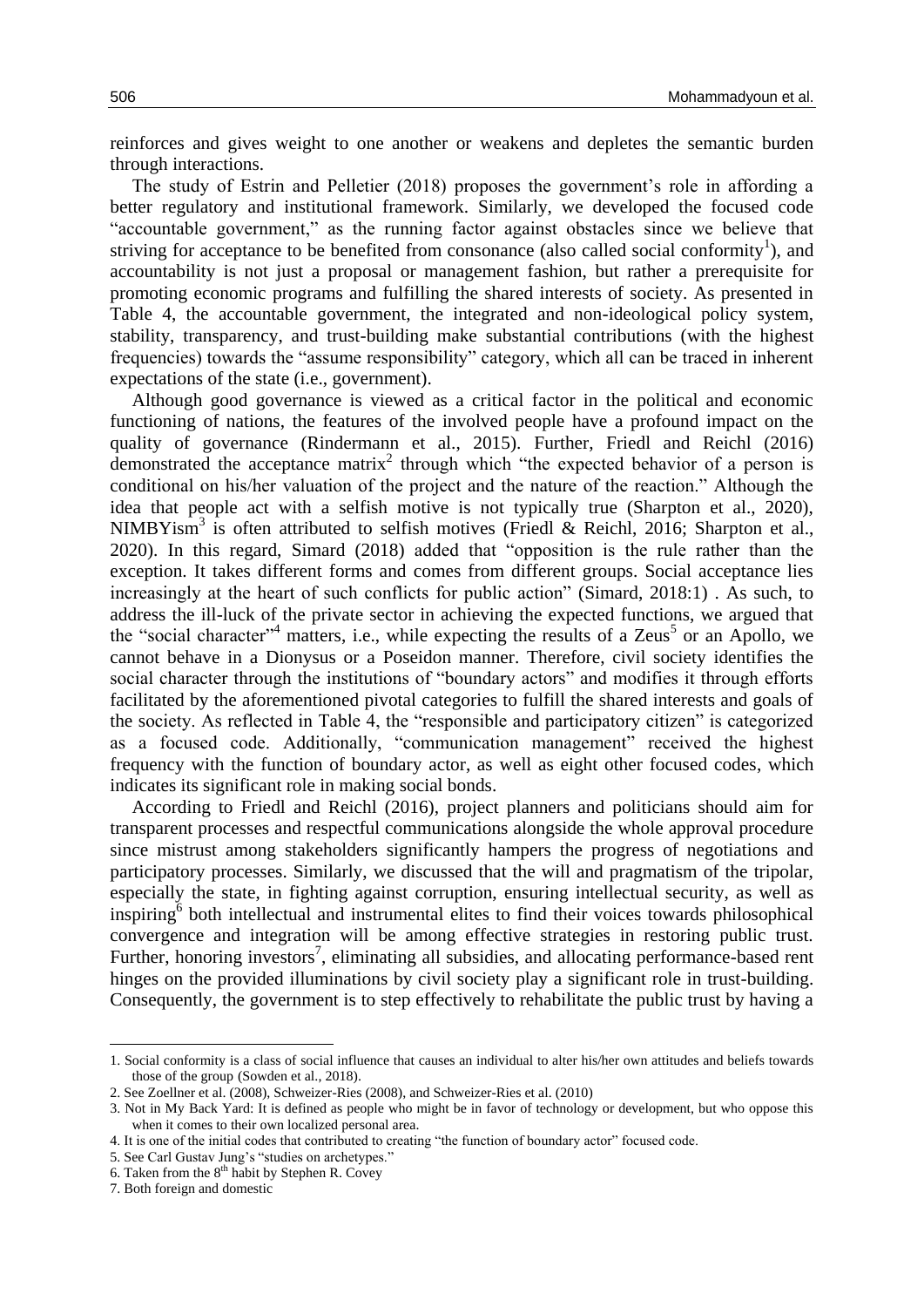strong commitment to honesty in speech and transparency in behavior. As shown in Table 4, "assume responsibility" is embodied in trust-building with the frequency of 19, which is the highest frequency. Moreover, "transparency" is equally manifested in all core categories.

Although Wüstenhagen et al. (2007) and Wolsink (2012) emphasized that public acceptance, local acceptance, and social acceptance do not have equivalent meanings and cannot be employed interchangeably (Busse & Siebert, 2018), most studies on acceptance applied and conceptualized it through synonyms or frequently used words such as support, adoption, acceptability, involvement, attitude, and perception, (e.g., Fast et al., 2013; Hyland & Bertsch, 2018; McAndrew et al., 2018; Oghbaei Jazani et al., 2018; Shojaei et al., 2018; Zvěřinová et al., 2013) with the different public, local, community, and social types (e.g., Achillas et al., 2011; Chin et al., 2014; Hyland & Bertsch, 2018; Kataria, 2009; Kellner, 2019; Klinglmair et al., 2015; Liu et al., 2013; Petrova, 2016; Stigka et al., 2014; Sharpton et al., 2020; Tabi & Wüstenhagen, 2017; Williams, 2011, 2014; Zoellner et al., 2008). Differently, to make a thorough reflection of implications, as well as a suitable and sound identification of determining or influencing factors, with a notion to avoid the "extreme fragmentalism" (Neyestani, 2015, p. 17), we coined the concept of the "acceptance nexus" through the realization of cognition and consciousness, the accountability of all actors, and communications management, in a way in which acceptance makes sense.

#### **5. Conclusions and Implications**

Schnell (2013) postulates that "if no established theory generally exists, applying theories of related subject areas is often appropriate." This practice can also behold in the case of acceptance studies (Busse & Siebert, 2018: 240). However, to promote the explanatory power of the former theories and definitions, we argued that acceptance as an intersubjective and active concept evolved from an isolated and silent passive phenomenon over the years. The dynamic model of the research (Figure 6) also follows this evolutionary process since its components are flexible and adaptable to the context. Therefore, the idea of "nongeneralizability of qualitative research results" will probably be challenged by designing such organic models.

Citizens/individuals are the main pillars of society (Sariolghalam, 2017). The actions of the above-mentioned agency can improve the quality of life and increase the possibility of living for all classes if any single member of society, as well as the sitting governments, assumes the responsibility of having a vivacious private sector. More significantly, this amount of suffering in defensive and resilient decision-making processes will not be experienced in such a social climate. Instead, adopting a conquering strategy, and in the words of Simon Kuper (2003) in football against the enemy, we can set realistic goals to be in the top ranks of the champions among the competitive leagues of development in the world utilizing all extant and available resources of production. The crux of the private sector is not new, however Will Durant, we cannot solve it by dealing with old solutions either.

### *5.1. Practical and Managerial Implications*

Providing actions (practices) for the "agency" of government, civil society, and the private sector in the current institutional "structure," the findings of this study contribute to the current understanding of acceptance. Here are how the recommendations break down into managerial and practical implications.

**Compliance**: To better align with international standards, policymakers should opt for third-millennium diplomacy, i.e., economic diplomacy, through effective communications in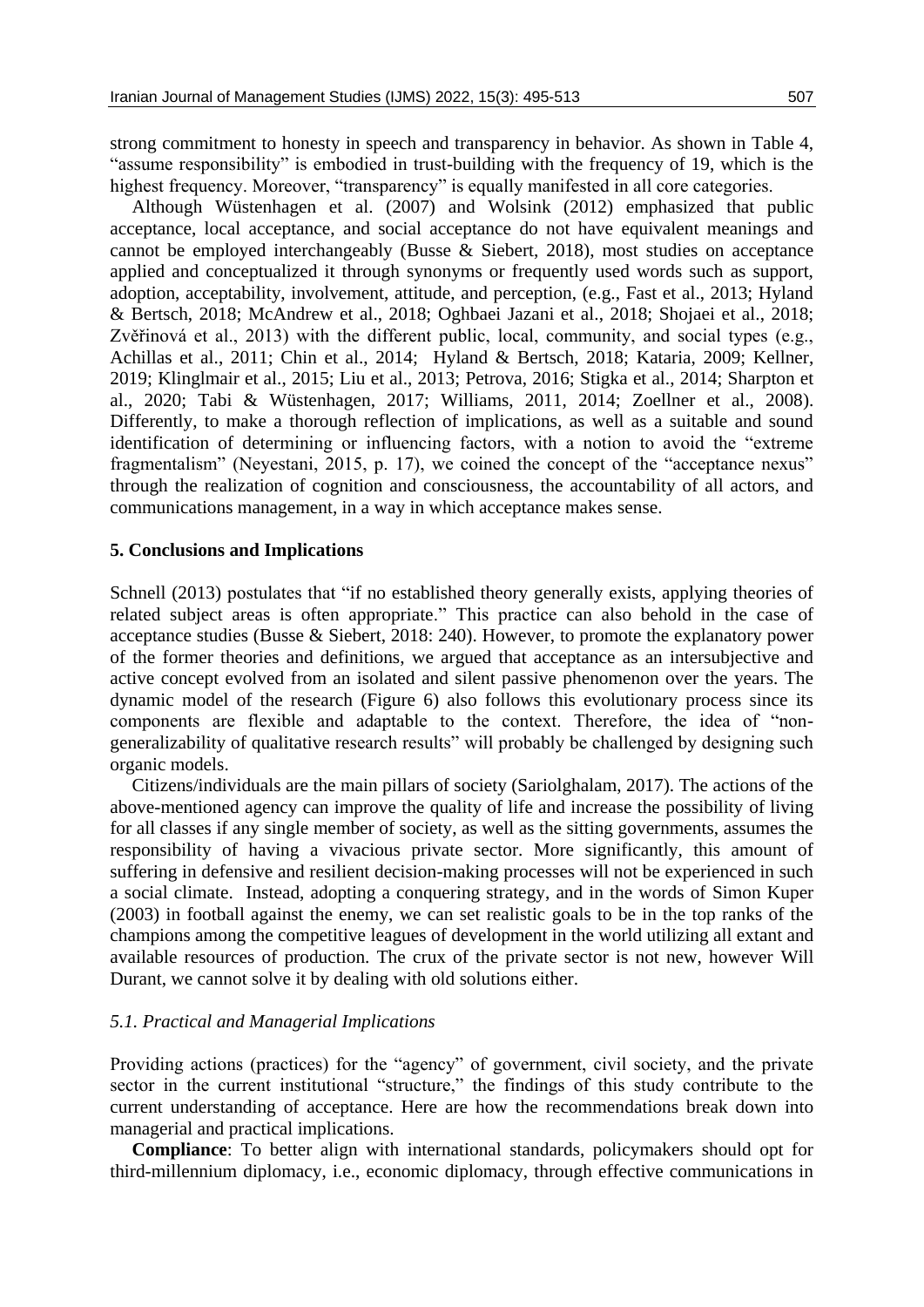realizing the reality of otherness. In doing so, we will benefit from the world order in the economy and stability of the region. The "solution-oriented approach" can address economic diplomacy by embracing the third alternatives<sup>1</sup>, applying behavioral economics and "praxis" through reviewing processes, improving previous ineffective measures, and being programoriented in decisions and actions.

**State capacity:** Government inefficiency or shadow government unwillingness to use the potential of macroeconomic variables such as taxes and exchange rates, adjust the volume of the oil economy, and avoid financial corruption caused by a multiple-exchange rate<sup>2</sup> urges the state towards assuming the responsibility of **state-ness**. in a state capacity.

**Return the civil society to power:** The private sector economy can feel safe and grow healthy in the face of the super economy of the oil (government) sector if the civil society<sup>3</sup> and its competitive mechanisms laid in it are in place. The realization of the potential of the "Government-Private Sector Dialogue Council,<sup>54</sup> as an opportunity for more interactions between the governing bodies and the private sector, facilitates economic activity and rationalizes the size of the government and the development of the share of the private sector in the Iranian economy.

**Innovate or die:** The private sector in Iran suffers from the lack of innovation capabilities due to low technical capacity of the manufacturing industry in both domestic and international markets, which can be attributed to the low political capacity of the state in managing communications transnationally and internationally. Therefore, with the current position of a technology importer, a fundamental reform in (international) relations management and a green market-oriented production should be on the agenda.

**Competence and eligibility:** Based on the results of this study, management competencies in having both financial intelligence and positive attitudes, the eligibility of the private sector with its export-oriented production characteristics, and the mentality and ability to producenot to trade only- diminish public resistance or social apathy caused by the lack of confidence or self-esteem, and frequent failures of the economic agents and stakeholders. More significantly, the private sector cannot ignore the importance of a sustainable business environment. Adopting eco-friendly business practices can reduce business expenses and increase profits.

#### *5.2. Limitations and Future Studies*

This study was limited in fulfilling the property of the categories or making them comparable to other economies due to access to almost no comprehensive nor up-to-date information bank or due statistics for the private sector. The next limitation concerned the tense schedule of some participants that led to the prolongation of data collection and procrastination in the research timeline, which could harm the novelty of the findings.

Future research could focus on other complementary measures such as exploratory factor analysis (EFA) to find a small set of underlying (latent) dimensions that explain the interrelationships among a larger set of observable (manifest) variables.

1

<sup>1.</sup> Taken from the name of the book "The  $3<sup>rd</sup>$  Alternative" by Stephen R. Covey

<sup>2.</sup> Source: Published Interview with Asgharzade

<sup>3.</sup> Or the institution of boundary actors as an alternative

<sup>4.</sup> It is one of the initial codes that contributed to creating "reinforcement of the private sector parliament" focused code.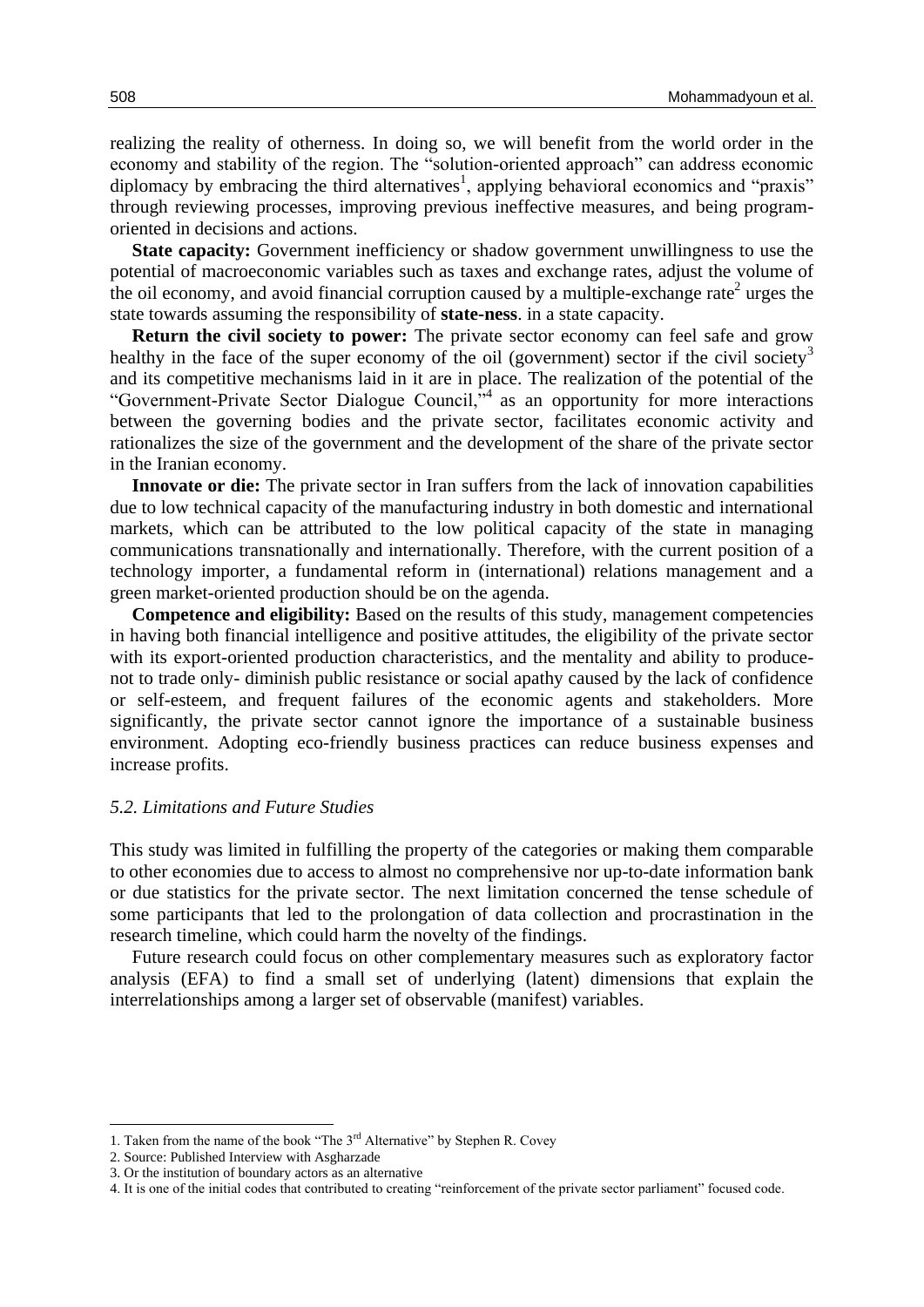#### **References**

- Achillas, C., Vlachokostas, C., Moussiopoulos, N., Banias, G., Kafetzopoulos, G., Karagiannidis, A., (2011). Social acceptance for the development of a waste-to-energy plant in an urban area. *Resour. Conserv. Recycl*. 55, 857–863. http://dx.doi.org/10.1016/j.resconrec.2011.04.012.
- Anderson, C., Schirmer, J., Abjorensen, N. (2012). Exploring CCS community acceptance and public participation from a human and social capital perspective. *Change* 17, -
- 687–706. http://dx.doi.org/10.1007/s11027-011-9312-z.
- Batel, S., Devine-Wright, P., Tangeland, T., (2013). Social acceptance of low carbon energy
- And associated infrastructures: a critical discussion. *Energy Policy* 58, 1–5. http://dx. doi.org/10.1016/j.enpol.2013.03.018.
- Birks, M., & Mills, J. (2015). Grounded theory: A practical guide (2nd Ed.). *SAGE publication*.
- Bishop, Hon. Julie, (2015). The role of the private sector in promoting economic growth and reducing poverty in the Indo-Pacific region, Department of Foreign Affairs and rade, Australian aid: promoting prosperity, reducing poverty, enhancing stability. https://www.aph.gov.au › indopacfic\_economic\_growth
- Bjorvatn, K., Selvik, K., (2008). Destructive Competition: Factionalism and Rent-Seeking in Iran, *World Development* 36(11), 2314-2324.
- Blumer, H., (1992). Der methodologische Standort des Symbolischen Interaktionismus. In: Burkart, R., Hömberger, W. (Eds.), Kommunikationstheorien: ein Textbuch zur einführung. Wilhelm Braumüller Universitäts—Verlagsbuchhandlung GmbH, Wien, pp. 23–40.
- Bryant, A. (2019). The varieties of grounded theories. *SAGE publication*.
- Busse, Maria and Siebert, Rosemarie (2018). Acceptance studies in the field of land use—a critical and systematic review to advance the conceptualization of acceptance and acceptability, *Land Use Policy* 76 (2018) 235–245
- Caron-Malenfant J, Conraud T. (2009). Guide pratique de l'acceptabilité sociale: pistes de réflexion et d'action. Montréal: Éditions D.P.R.M Inc; p. 9.
- Charmaz, K. (2006). Constructing Grounded Theory, A Practical Guide through Qualitative Analysis. *London Sage Publications*.
- Charmaz, K. (2014). Grounded Theory in Global Perspective: Reviews by International Researchers, *Qualitative Inquiry*, Vol. 20(9) 1074–1084, sagepub.com/journalsPermissions.nav, DOI: 10.1177/1077800414545235
- Chin, H.-C., Choong, W.-W., Wan Alwi, S.R.W., Mohammed, A.H., (2014). Issues of social Acceptance on biofuel development. J. Clean. Prod. 71, 30–39. http://dx.doi.org/10. 1016/j.jclepro.2013.12.060
- Chun Tie, Ylona, Birks, Melanie and Francis, Karen (2019). Grounded theory research: A design framework for novice researchers, *SAGE Open Medicine* Volume 7: 1–8, DOI: 10.1177/2050312118822927
- Covey, Stephen R. (2004). The 8th Habit: From Effectiveness to Greatness, *Free Press*, 1st
- Covey, Stephen R. (2011). The 3rd Alternative, *Free Press*
- Dini Torkamani, A. (2019). Iran economy: Inflation depressions and the fall of the national currency. *Elm Publication*. (In Persian)
- Estrin, S., & Pelletier, Adeline (2018). Privatization in developing countries: What are the lessons of recent experience? *The World Bank Research Observer*,volume33(1),pp 65-102 … https://doi.org/10.1093/wbro/lkx007
- Farasatkhah, M. (2018). Iran development, past challenges and future visions [lecture]. Available at: …https://biosciences.alzahra.ac.ir/Dorsapax/userfiles/Sub11/ayandenegary. (In Persian)
- Farasatkhah, M. (2019). Boundary actors and different aspects [interview]. Available at: www.IRNA.ir. (In Persian)
- Fast, L., Freeman, F., O'Neill, M., & Rowley, E. (2013). In acceptance we trust? Conceptualizing acceptance as a viable approach to NGO security management. *Social Justice Research*, 37(2), 222-243. https://doi.org/10.1111/j.1467-7717.2012. 01304.x
- Fazeli, M. (2019). The university in charge of the environment [lecture]. University of Tehran. (In Persian)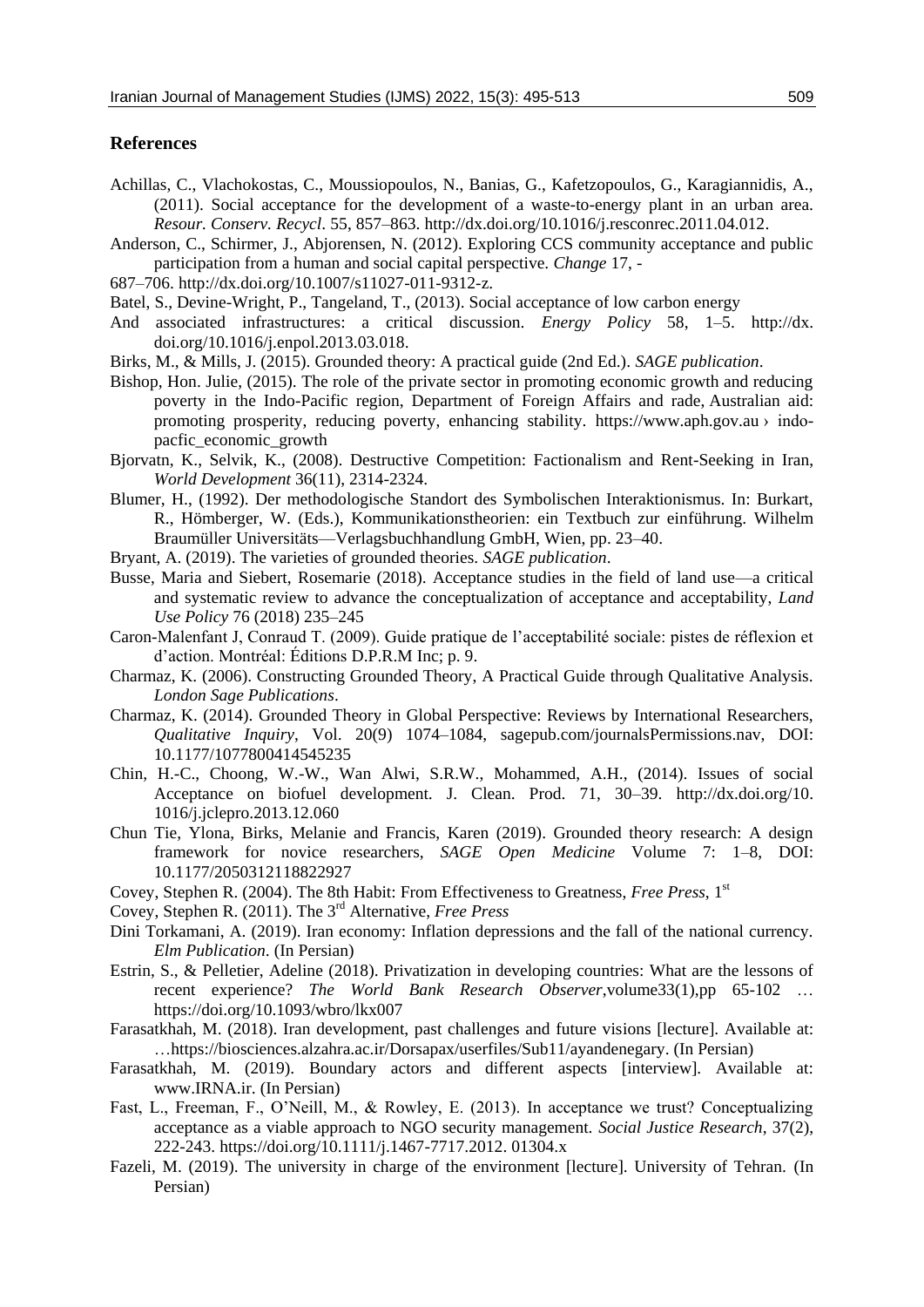- Friedl, C., & Reichl, J. (2016). Realizing energy infrastructure projects A qualitative empirical analysis of local practices to address social acceptance. *Energy Policy*, 89, 184–193. http://dx.doi.org/10.1016/j.enpol.2015.11.027
- Giddens, A. (1991). Modernity and self-identity: Self and society in the late modern age. *Polity Press.*
- Gross, C., (2007). Community perspectives of wind energy in Australia: the application of a Justice and community fairness framework to increase social acceptance. *Energy Policy* 35, 2727– 2736. http://dx.doi.org/10.1016/j.enpol.2006.12.013.
- Grossmann, C., Karlin, A., Feigenbaum, D., Akande, A., & Aguenza, J. (2011). International finance institutions and development through the private sector. *A joint report of 31 multilaterals and bilateral development finance institutions.* https://www.ifc.org
- Gouldner, A. W. (1973). Romanticism and Classicism: Deep Structures in Social Science. *Diogenes*, 21(82), 88–107. doi:10.1177/039219217302108205
- Habermas, J., (1997). Theorie des kommunikativen Handelns Band 1, Handlungsrationalität und gesellschaftliche Rationalisierung. Suhrkamp, Frankfurt am Main.
- Heldt, S., Budryte, P., Ingensiep, H.W., Teichgräber, B., Schneider, U., Danecke, M., (2016). Social pitfalls for river restoration: how public participation uncovers problems with Public acceptance. *Environ. Earth Sci*. 75, 1053. http://dx.doi.org/10.1007/s12665-016-5787-y.
- Hiemer J and Andresen M (2019), Because Work Time Is Life Time Employees' Perceptions of Individual Overemployment, Its Causes and Its Consequences. *Front. Psychol*. 10(1920). doi: 10.3389/fpsyg.2019.01920. Pp1-15. …
- Hitzeroth Marion, Megerle Andreas (2013). Renewable Energy Projects: Acceptance Risks and Their Management, *Renewable and Sustainable Energy Reviews*, 2013, vol. 27, issue C, 576-584, DOI: 10.1016/j.rser.2013.07.022
- Hyland, M., & Bertsch, V. (2018). The role of community involvement mechanisms in reducing resistance to energy infrastructure development. *Ecological Economics*, 146, 447–474. https://doi.org/10.1016/j.ecolecon.2017.11.016
- Karl, T. L. (2019). The paradox of oil booms and the petro-states (8th Ed.). Ney Publications. (In Persian)
- Jones, N., Clark, J.R.A., Panteli, M., Proikaki, M., Dimitrakopoulos, P.G., (2012). Local Social capital and the acceptance of protected Area policies: an empirical study of two Ramsar river delta ecosystems in northern Greece. J. *Environ. Manage*. 96, 55–63. http://dx.doi.org/10.1016/j.jenvman.2011.10.012.
- Kataria, Mitesh, (2009). Willingness to pay for environmental improvements in hydropower regulated rivers, *Energy Economics*, Elsevier, vol. 31(1), pages 69-76
- Kellner, E. (2019). Social acceptance of a multi-purpose reservoir in a recently deglaciated landscape in the Swiss Alps. *Sustainability*, 11, 3819. https://doi.org/10.3390/su11143819
- Khanifar, H., & Moslemi, N. (2018). Fundamentals: Qualitative research methods (2nd Ed.). *Negahe Danesh publications*. (In Persian)
- Klinglmair, Andrea, Gilbert Bliem, Markus & Brouwer, Roy (2015). Exploring the public value of increased hydropower use: a choice experiment study for Austria, *Journal of Environmental Economics and Policy*, 4:3, 315-336, DOI: 10.1080/21606544.2015.1018956
- Kuper, Simon (2003). Football against the Enemy: How the world's most popular sport starts and fuels revolutions and keeps dictators in power, *Orion, Uk ed*
- Lin, Justin Yifu. (2012). New Structural Economics: A Framework for Rethinking Development and Policy. Washington, https://openknowledge.worldbank.org/handle/10986/2232
- Liu, M. (2018). The role of the private sector in generating new investments, employment and financing for development. www.un.org
- Liu, W., Wang, C., Mol, A.P.J., (2013). Rural public acceptance of renewable energy deployment: the case of Shandong in China. *Appl. Energy* 102, 1187–1196. http://dx.doi.org/10.1016/j.apenergy.2012.06.057.
- Locke, K. (2001). Grounded theory in management research. SAGE.
- Longman dictionary of contemporary English (2009). *Pearson Education Limited*
- Lucke, D., (1995). Akzeptanz: Legitimität in der 'Abstimmungsgesellschaft'. Leske undBuderich, Opladen.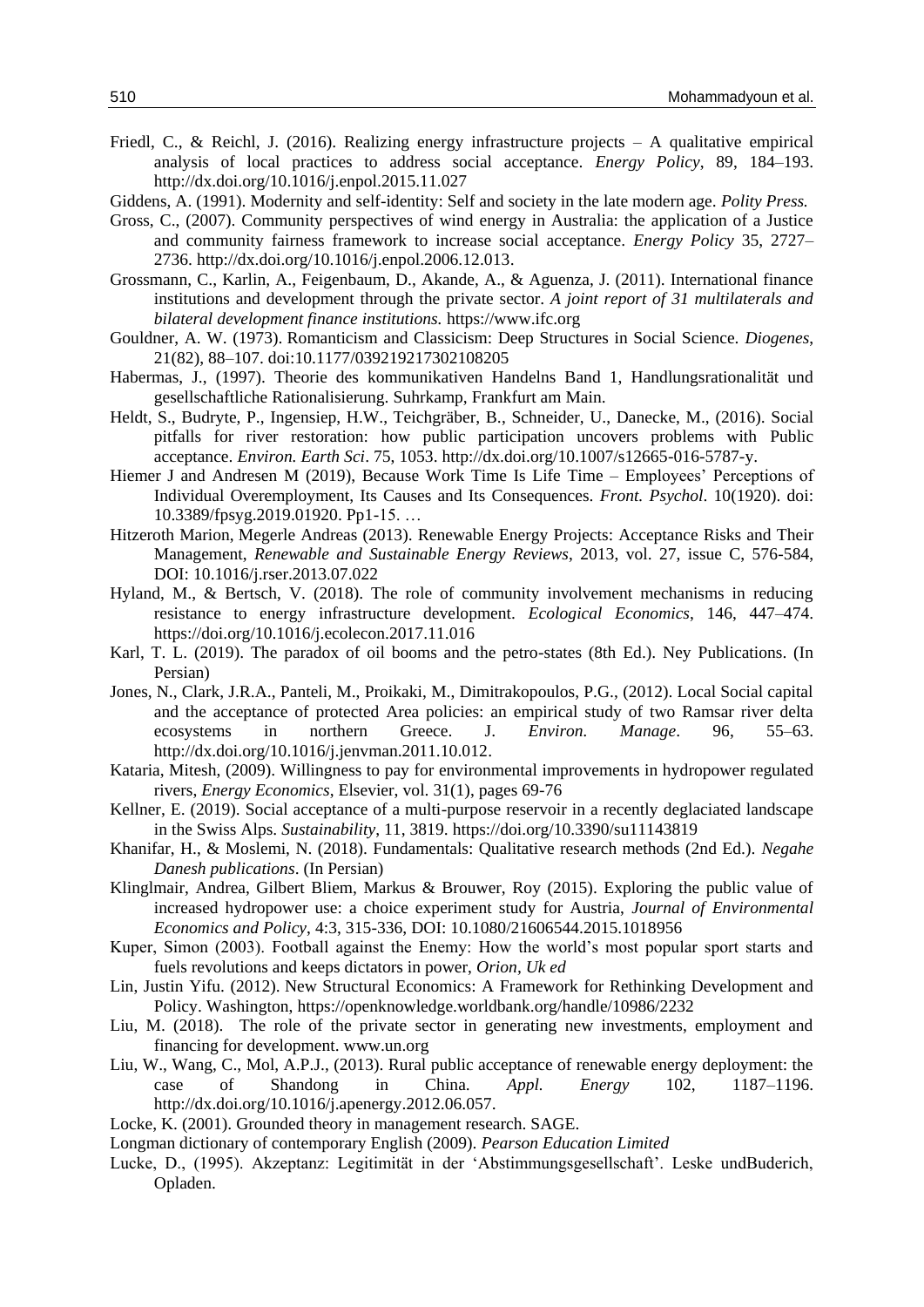- Martin, D., & Woodside, A. G. (2011). Gestalt modeling of international tourism behavior: Applying dimensional qualitative research in constructing grounded theory, *International Journal of Culture, Tourism and Hospitality Research*, VOL. 5 NO. 2 2011, pp. 195-212 DOI 10.1108/17506181111139609 ….
- McAndrews, Z., Richardson, J., & Stopa, L. (2018). Psychometric properties of acceptance measures: A systematic review*. Journal of Contextual Behavioral Science*, 1-17, University of Southampton,…. https://doi.org/10.1016/j.jcbs.2018.08.006
- Mostashari, A., (2004). Privatization of state-owned enterprises in Iran: panacea or prescription for disaster. Iran Analysis Quarterly, Publication of the Iranian Studies Group at MIT, Boston.
- Mills, J., Bonner, A., & Francis, K. (2015). The development of constructivist grounded theory. … https://doi.org/10.1177/160940690600500103
- Neyestani, M. R., & Imamverdi, D. (2015). Critical thinking: Foundations and dimensions (2nd Ed.). *Isfahan University Press*. (In Persian)
- Oghbaei Jazani, M., Etebarian, A., & Hadi Peykani, M. (2018). Modeling contingency governance for effectiveness implementation of the general policies of article (44) of the Constitution. *Journal of Public Administration*, 10(1), 59-88. (In Persian)
- O'Reilly, M., & Parker, N. (2013). 'Unsatisfactory saturation': A critical exploration of the notion of saturated sample sizes in qualitative research. *Qualitative Research*, 13(2), 190-197. https://doi.org/10.1177/1468794112446106
- Petrova, M.A., (2016). From NIMBY to acceptance: toward a novel framework Vespa for organizing and interpreting community concerns. *Renew. Energy* 86, 1280–1294. http://dx.doi.org/10.1016/j.renene.2015.09.047.
- Prigol, E. L and Behrens, M. A (2019). Grounded Theory: methodology applied in education research, *Educ. Real*. vol.44 no.3, pp1-15, http://dx.doi.org/10.1590/2175-623684611
- Rahdar, Y. (2017). Cowardly capital: Prudent investor. Iran Chamber of Commerce. Available at: http://en.iccima.ir/ … (In Persian)
- Raven, R.P.J.M., Mourik, R.M., Feenstra, C.F.J., Heiskanen, E., 2009. Modulating societal acceptance in new energy projects: towards a toolkit methodology for project managers. *Energy* 34, 564– 574. http://dx.doi.org/10.1016/j.energy.2008.08.012.
- Renani, M. (2018). Analyzing the roots and approaches to extracting current issues [Lectures]. … (in Persian)
- Rieger, K. L. (2018). Discriminating among grounded theory approaches. *Nursing Inquiry*, 26(1): e12261. Pp1-12, doi: 10.1111/nin.12261. …
- Rindermann, H., Kodila-Tedika, O., & Christainsen, G. (2015). Cognitive capital, good governance, and the wealth of nations. *Intelligence*, 51, 98–108. http://dx.doi.org/10.1016/j.intell.2015.06.002
- Rodriguez, H. (2019). Engines of economic growth: The role of the private sector in international development. United States Department of State. https://www.state.gov/
- Sachs, J., Warner, A.M., 2001. The curse of natural resources. *European Economic Review* 45(4/6), 827-838.
- Sagaris, L., & Dios Ortuzar, J. (2015). Reflections on citizen-technical dialogue as part of cyclinginclusive planning in Santiago, Chile. *Research in Transportation Economics,* 53, 20-30. http://dx.doi.org/10.1016/j.retrec.2015.10.016
- Sariolghalam, M. (2017). Rationality and Iran's national development (16th Ed.). *Farzan Rooz publications*. (In Persian)
- Sattler, C., Nagel, U.J., 2010. Factors affecting farmers' acceptance of conservation measures—a case study from north-eastern Germany. *Land Use Policy* 27, 70–77. http://dx.doi.org/10.1016/j.landusepol.2008.02.002.
- Schenk, A., Hunziker, M., Kienast, F., (2007). Factors influencing the acceptance of nature
- Conservation measures—a qualitative study in Switzerland. J. *Environ. Manage*. 83,
- 66–79. http://dx.doi.org/10.1016/j.jenvman.2006.01.010.
- Schnell, R., Hill, P.B., Esser, E., (2013). Methoden der empirischen Sozialforschung, Tenth ed. Ouldenburg, Munich.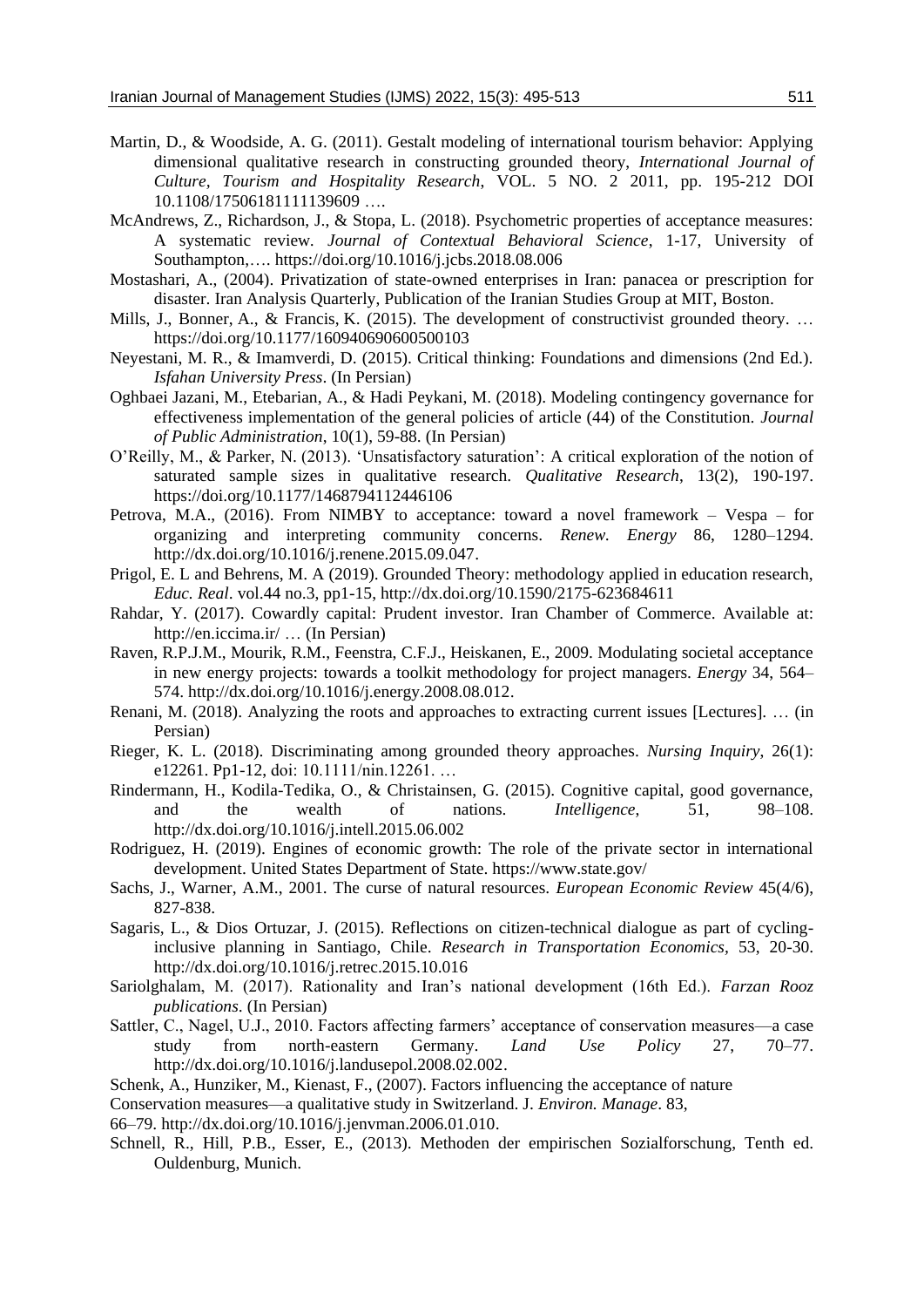- Schindler, D. E. and Scheuerell, M. D. (2002). Habitat coupling in lake ecosystems. Oikos 98: 177– 189. DOI: 10.1034/j.1600-0706.2002.980201.x
- Schweizer-Ries, P., (2008). Energy sustainable communities: environmental psychological investigations. *Energy Policy* 36, 4126–4135.
- Schweizer-Ries, P., (2010). Environmental–psychological study of the acceptance of measures for integrating renewable energies into the grid in the Wahle– Mecklar region (Lower Saxony and Hesse). *Report*, Forschungruppe Umweltpsychologie
- Sharpton, T., Lawrence, T., & Hall, M. (2020). Drivers and barriers to public acceptance of future energy sources and grid expansion in the United States. Renewable and Sustainable *Energy Reviews*, 126, 109826. https://doi.org/10.1016/j.rser.2020.109826
- Shojaei, H., Moghlei, A., Hozourei, M. J., & Rasoulei, R. (2018). Designing a model for acceptance of non-governmental organizations by the citizens. *Journal of Public Administration*, 10(2), 269- 288. (In Persian)
- Simard, L. (2018). Socially not acceptable: Lessons from a wind farm project in St-Valentin, Quebec. Case Studies in the Environment, pp1-10. Electronic ISSN 2473- 9510.…https://doi.org/10.1525/cse.2018.001354
- Sonnberger, M., Ruddat, M., (2017). Local and socio-political acceptance of wind farms in Germany. *Technol. Soc*. 51, 56–65. http://dx.doi.org/10.1016/j.techsoc.2017.07. 005.
- Sowden, S., Koletsi, S., Lymberopoulos, E., Militaru, E., Catmur, C., & Bird, G. (2018). Quantifying compliance and acceptance through public and private social conformity. *Consciousness and Cognition*, 65, 359-367. https://doi.org/10.1016/j.concog.2018.08.009
- Stigka, E.K., Paravantis, J.A., Mihalakakou, G.K., (2014). Social acceptance of renewable energy sources: a review of contingent valuation applications. *Renewable and Sustainable Energy Reviews* Volume 32, pp100–106. http://dx.doi.org/10.1016/j.rser.2013.12.026.
- Suddaby, R. (2006). From the editors: What grounded theory is not. *Academy of Management Journal*, 49(4), 633-642.
- Tabatabai, S. A. (2009). Requirements of the Islamic Republic of Iran's economic diplomacy in the age of globalization. *Political Studies Quarterly*, 2(5), pp 125-148 …. (In Persian)
- Tabi, Andrea; Wüstenhagen, Rolf (2017). Keep it local and fish-friendly: Social acceptance of hydropower projects in Switzerland*. Renewable and Sustainable Energy Reviews, 68(), 763– 773.* doi: 10.1016/j.rser.2016.10.006
- Tajeddini, K., & Trueman, M., (2016). Environment-strategy and alignment in a restricted, transitional economy: Empirical research on its application to Iranian state-owned enterprises. *Long Range Planning*, 49(5), 570-583. http://dx.doi.org/10.1016/j.lrp.2015.02.001
- Tajeddini, K. (2016). Analyzing the influence of learning orientation and innovativeness on performance of public organizations. *Journal of Management Development*, 35(2), 134-153. https://doi.org/10.1108/JMD-03-2015-0033
- Tetani, S., & Sifuba, B. (2016). The role of the state and the private sector in promoting inclusive growth in South Africa, Economic Research Advisory Network (ERAN) First *Annual Conference 2016 Driving South Africa's Industrial Development Agenda*, pp 1-25.…, https://www.researchgate.net/publication/336211214
- Tohidfam, M., & Hosseinian Amiri, M. (2009). Combining action and structure in the thoughts of Giddens, Bourdieu and Habermas and its impact on new sociology. *Journal of Political Science*, *4(*…), 79-107. (In Persian)
- Tok, E. (2020). The incentives and efforts for innovation and entrepreneurship in a resource-based economy: A survey on perspective of Qatari residents. *Sustainability, 12*(2), 1-20. https://doi.org/10.3390/su12020626
- Upham, P., Oltra, C., Boso, A., (2015). Towards a cross-paradigmatic framework of the Social acceptance of energy systems. *Energy Res. Soc. Sci*. 8, 100–112. http://dx.doi. org/10.1016/j.erss.2015.05.003.
- Velayati, R., Shabani, E. and Nazarian, A. (2020), Hope for the best, prepare for the worst: barriers to service innovation, *Qualitative Market Research*, Vol. 23 No. 4, pp. 843- 863. https://doi.org/10.1108/QMR-05-2020-0062. …